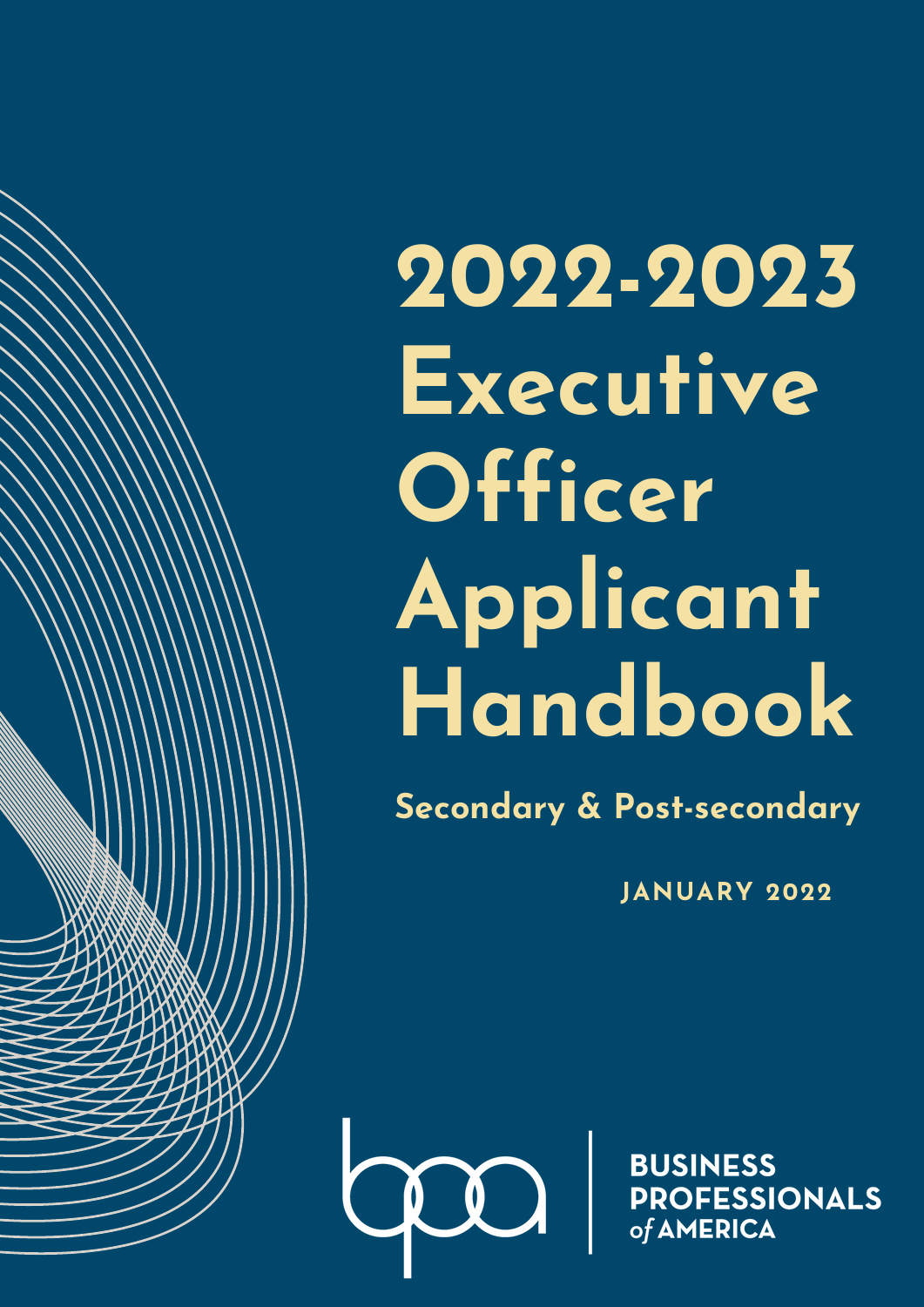

Dear Prospective Executive Officer Applicant:

We greatly appreciate your interest in exploring the possibility of running for office with Business Professionals of America (BPA) and helping serve our members.

The primary purpose of our Executive Council is to serve as a voice for our more than 40,000 members throughout 25 states and Puerto Rico, as well as our international members located in China, Haiti, and Peru. Additionally, these passionate student leaders serve as brand ambassadors for BPA by helping improve and promote all of our programs and resources, which ultimately helps each member maximize their BPA journey and prepare them for their future.

The opportunity to serve as a member of the Executive Council will allow you to further develop your skills as a servant leader, enhance your communication and human relations experiences, and can ultimately be a very rewarding experience that will help you maximize your long-term success.

Serving as an Executive Officer is considered a prestigious honor and distinct privilege, which requires an exceptional level of dedication and commitment to accomplish multiple goals and objectives throughout the membership year. This opportunity also demands a significant amount of time, the ability to meet high expectations, the capacity to establish measurable goals, superior communications skills with multiple stakeholders, and the willingness to operate as a member of a highly efficient team. An integral part of the success of National BPA is dependent upon the determination, devotion, and supreme professionalism of the Executive Council.

Before making a final determination on whether to proceed with this process, please take a few minutes to ask yourself the following questions:

- Have you served as a local, regional, or state officer?
- Do you view yourself as a servant leader?
- Do you have high moral standards and operate with dignity and transparency?
- Do you care less about individual titles and more about team success?
- Do you work well within a team and have the ability to collaborate in a positive manner, even when your personal opinion may differ from the team?
- Are you willing to place the overall success of BPA above any personal goals?
- Do you have 5+ hours per week to dedicate to BPA?
- Do you excel in organizational skills and time management?
- Do you pride yourself on providing timely and professional communications?
- Are you comfortable receiving constructive feedback and being held accountable?

If you answered "Yes" to all of these questions, you likely have the experience and desired traits necessary to be a highly successful Executive Officer for BPA.

Should you have any questions throughout this process, please contact me at [schristensen@bpa.org.](mailto:schristensen@bpa.org)

Best of luck to you!

Spencer Christensen Executive Officer Coordinator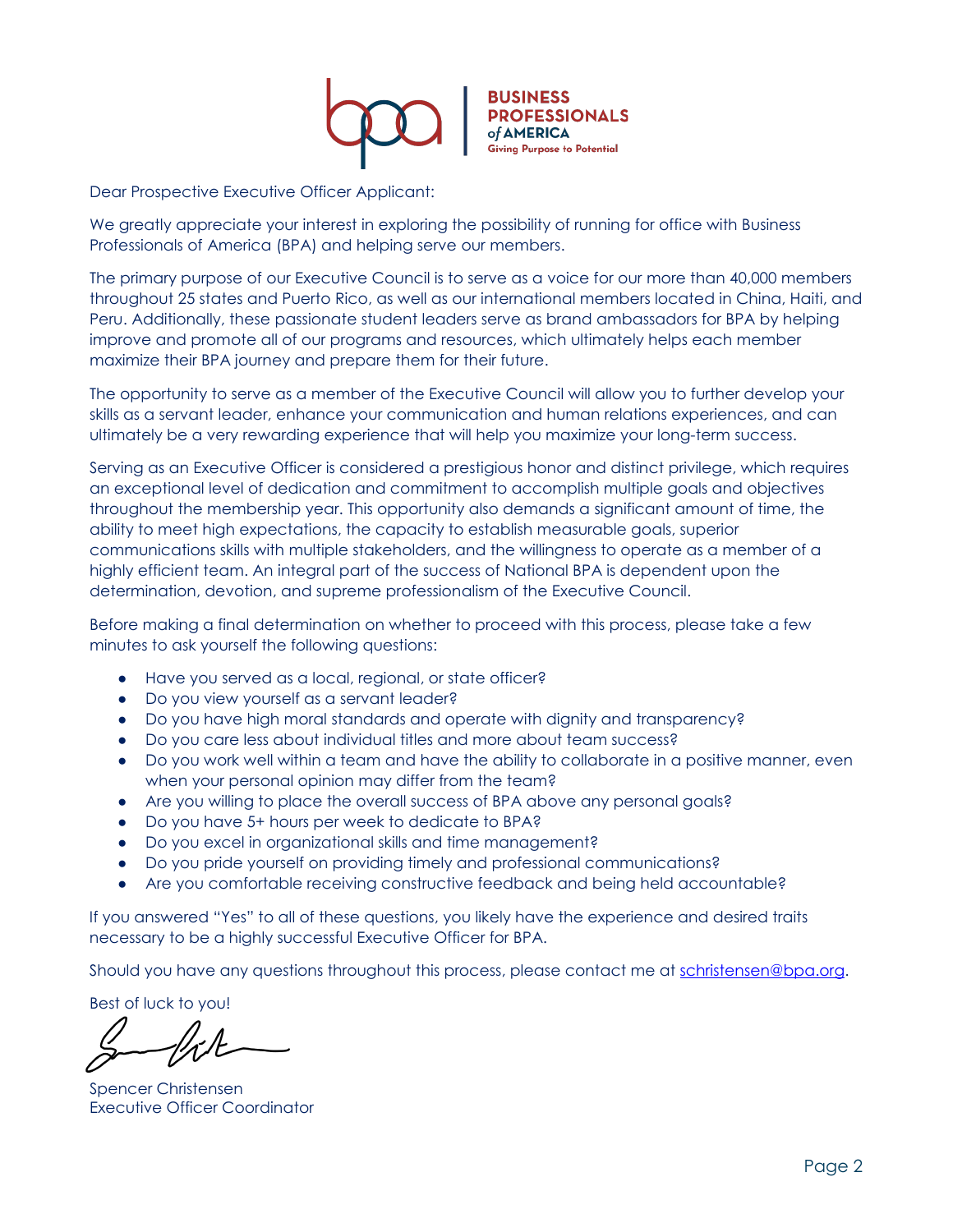# **Table of Contents**

| <b>General Information</b><br>Important Information & Updates<br>$\bullet$<br>Purpose<br>$\bullet$<br><b>Policy and Procedures</b><br>$\bullet$<br><b>Executive Council Structure</b><br>$\bullet$<br>Executive Officer Duties & Responsibilities<br>$\bullet$                                                                                                                                                                                                                               | $4 - 8$<br>4<br>4<br>$\overline{4}$<br>5<br>$5-8$                        |
|----------------------------------------------------------------------------------------------------------------------------------------------------------------------------------------------------------------------------------------------------------------------------------------------------------------------------------------------------------------------------------------------------------------------------------------------------------------------------------------------|--------------------------------------------------------------------------|
| <b>State Association Information</b>                                                                                                                                                                                                                                                                                                                                                                                                                                                         | 9                                                                        |
| <b>Applicant Information</b><br><b>Eligibility Requirements</b><br>$\bullet$<br><b>Application Procedures</b><br>$\bullet$<br><b>Application Materials &amp; Forms</b><br>$\bullet$<br><b>Application Review</b><br>$\bullet$<br>Notification of Candidacy<br>$\bullet$<br><b>Campaign Regulations</b><br>$\bullet$<br><b>Officer Election Grievance Policy</b><br>$\bullet$                                                                                                                 | $10 - 16$<br>$10 - 11$<br>11<br>$11 - 14$<br>14<br>15<br>$15 - 16$<br>16 |
| <b>Social Media Guidelines</b>                                                                                                                                                                                                                                                                                                                                                                                                                                                               | $17 - 18$                                                                |
| <b>Election Information</b><br><b>State Association Voting Delegate Allocation</b><br>$\bullet$<br><b>Voting Delegate Responsibilities</b><br>$\bullet$<br>Voting Delegate Roll Call<br>$\bullet$<br><b>Primary Election Procedures</b><br>$\bullet$<br><b>General Election Procedures</b><br>$\bullet$                                                                                                                                                                                      | $19 - 21$<br>19<br>19<br>19<br>20<br>$20 - 21$                           |
| <b>Election Meetings &amp; Sessions</b><br><b>Campaign Briefing Meeting</b><br>$\bullet$<br><b>Officer Candidate Meeting</b><br>$\bullet$<br><b>Campaign Rally / Primary Election</b><br>$\bullet$<br><b>Business Meeting</b><br>$\bullet$<br><b>State Caucus Sessions / General Election</b><br>$\bullet$<br><b>Executive Officer Candidate Interviews</b><br>$\bullet$<br>NLC Award Session (installation of officers)<br>$\bullet$<br><b>Executive Officer Orientation</b>                | $22 - 24$<br>22<br>22<br>22<br>23<br>23<br>24<br>24<br>24                |
| <b>Application &amp; Forms</b><br><b>Application Checklist</b><br><b>Executive Officer Code of Ethics</b><br>Executive Officer Statement of Understanding of Meeting Requirements<br>$\bullet$<br><b>Executive Officer Social Media Contract</b><br>$\bullet$<br><b>Applicant Social Media Responses</b><br>$\bullet$<br><b>Executive Officer Removal Form</b><br>$\bullet$<br><b>Executive Officer Grievance Contact Information Form</b><br>$\bullet$<br>Applicant Campaign Expense Report | $25 - 34$<br>25<br>26<br>27<br>28-30<br>31<br>32<br>33<br>34             |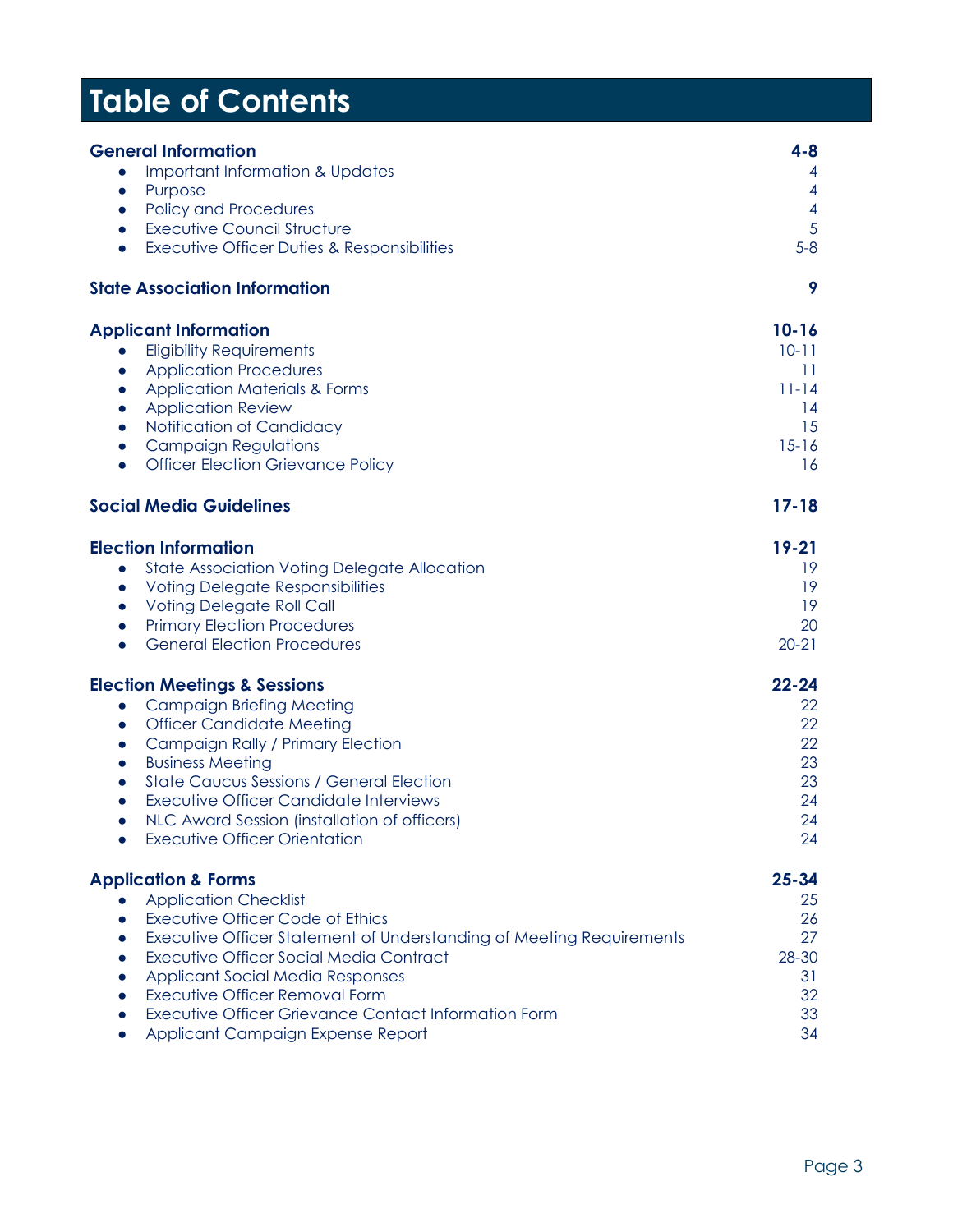# **General Information**

### **Important Updates**

- While this document is titled Executive Officer Applicant Handbook, it is the same document used in previous year elections that was called the National Officer Applicant Handbook. Per each division's bylaws, the term Executive Council refers to the elected student officers in each division and the term Executive Officer is used in lieu of National Officer.
- The information outlined in this handbook applies to prospective Secondary and Postsecondary Executive Council Applicants. However, there is a separate form for each division, so make sure that you complete the appropriate form.

#### **Important Reminders**

- The application along with all supporting documents and forms must be uploaded electronically by **April 1, 2022**. To access the form, visit: <https://members.bpa.org/students/run-for-executive-council/>
- Any applicant that submits an incomplete application or does not meet the deadline of **April 1, 2022** will be automatically eliminated from consideration.
- All prospective Executive Officer applicants will now be required to take the "Officer Candidate Exam" as part of the application process. A minimum score of 70 must be achieved in order to be eligible as an official candidate.
- It is highly recommended that each applicant print the "Application Checklist" in the Forms section to ensure that you complete and submit all of the required documentation.
- All supporting documentation and forms must be typewritten. No handwritten documents will be accepted.
- Digital signatures are acceptable.
- Electronic official transcripts are acceptable.

# **Purpose**

The purpose of this Executive Officer Applicant Handbook is to provide important information and address many questions related to eligibility, campaigning and election procedures for prospective Executive Officer candidates.

# **Policy and Procedures**

All information outlined in this handbook is applicable to prospective Executive Officer applicants within the Secondary and/or Post-secondary membership divisions.

The following Business Professionals of America governing documents were referenced in the creation of this handbook, all of which can be downloaded in their entirety at [https://bpa.org/about-us/governance/governing-documents/.](https://bpa.org/about-us/governance/governing-documents/)

- Policies and Procedures Manual (updated **September 30, 2021**)
- Secondary Division Bylaws
- Post-secondary Division Bylaws



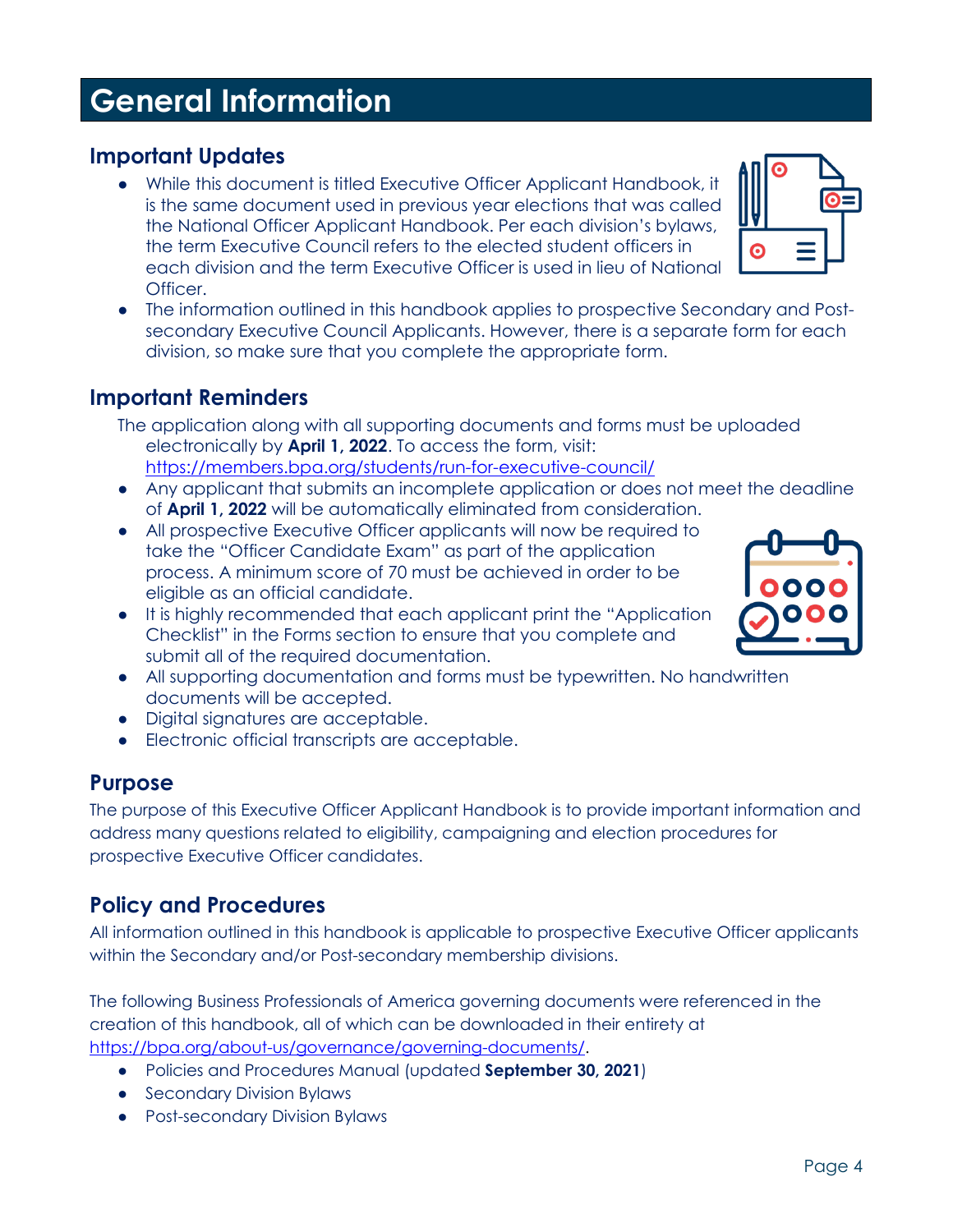#### **Executive Council Definition and Role**

Executive Officers are collectively referred to as the "Executive Council." These elected student members shall operate as a highly functional team, dedicated to the welfare of their respective division and success of all members. They represent the national organization at various conferences and meetings during their term and have the opportunity to make recommendations to the National Board of Trustees.

### **Secondary Division Executive Council**

The Executive Council for the Secondary Division is comprised of up to six (6) officer positions, including:

- President
- Vice President
- Secretary
- Treasurer
- **•** Historian
- Parliamentarian

# **Post-secondary Division Executive Council**

The Executive Council for the Post-secondary Division is comprised of up to four (4) officer positions, including:

- President
- Vice President
- Secretary | Treasurer
- Parliamentarian

#### **Executive Officer Duties and Responsibilities**

#### General Duties:

It shall be the duty of each elected officer to serve their respective division in any capacity as directed by National BPA, as outlined within published National BPA governing documents or as instructed by the Executive Council. Each Executive Officer shall also commit to being a positive BPA brand ambassador and always promote the general welfare of Business Professionals of America.

The goal of the Executive Council is to advocate, educate, motivate and inspire all BPA student members, advisors, educators, staff and other key stakeholders to achieve the mission of Business Professionals of America.

Each Executive Officer shall serve a one (1) year term that begins once they are officially elected at the 2022 National Leadership Conference and concludes at the closing of the 2023 National Leadership Conference.

The average Executive Officer will spend between 5-10 hours per week planning and executing the division Program of Work, actively participating on assigned sub-committees, responding to member inquiries and other mission-critical tasks. It is important to realize that, although academics remain the number one priority, you will not be able to fall behind in your responsibilities to BPA members. Below is a listing of some typical responsibilities that each Executive Officer should be willing to adhere to: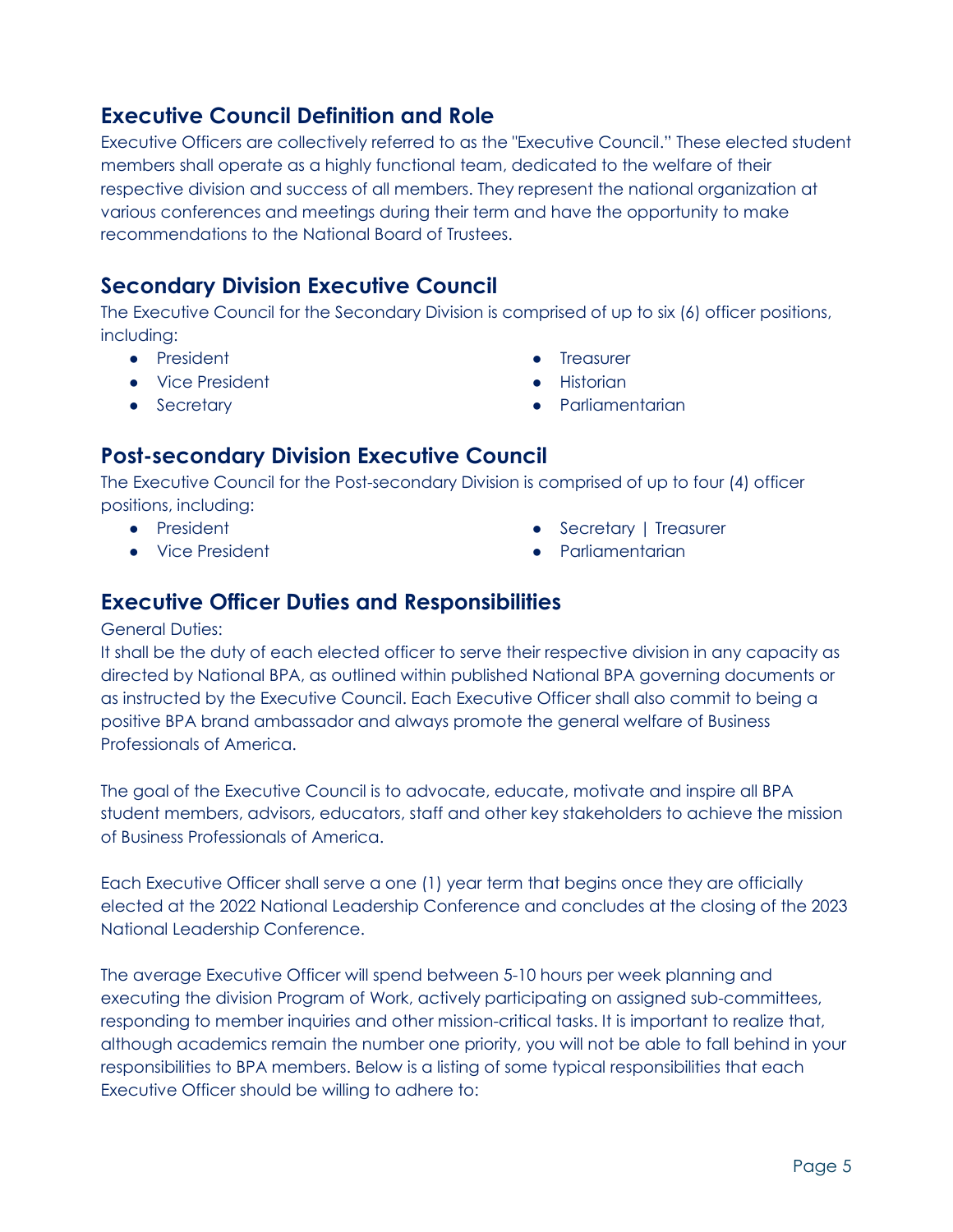- Collaborate, develop and implement a divisional Program of Work.
- Maintain regular and timely communications with the Executive Council, Executive Officer Coordinator, staff, membership and all other key stakeholders.
	- o The expected response time is within 24 hours.
- Attend and participate in all divisional and joint team meetings.
- Treat fellow officers with respect and value their opinions.
- Provide guidance, leadership, and inspiration to all members.
- Represent the views of the membership; not those of the individual officer.
- Forward all requests for services to the Executive Officer Coordinator for scheduling.
- Notify the Executive Officer Coordinator immediately of circumstances which prevent carrying out any assignment.
- Develop a motivational or inspirational keynote for student members.
- Develop a signature workshop presentation.
- Maintain BPA brand standards in person and online (social media, email, etc.).
- Wear an official BPA blazer and professional attire to all functions when representing BPA.
- Travel, as requested, to promote National BPA at various conferences and meetings.
- Abide by the Code of Ethics as established by the National Board of Trustees.

#### **BPA Brand Ambassadors**

In addition to representing student members, Executive Officers represent the BPA brand at large. Executive Officers are expected to communicate the BPA brand, mission and vision, and key organizational goals to all stakeholders. As a representative of the organization, Executive Officers must abide by certain rules and expectations, including projecting a professional image, using proper etiquette and interacting in a positive manner at all times.

Other specific duties based on each position include, but are not limited to:

#### **President:**

'

- Preside over all divisional business meetings.
- Create and distribute meeting agendas.
- Make all necessary committee appointments and individual assignments.
- Manage and report progress on the team's Program of Work.

In presiding over meetings, the **President** should adhere to the following:

- Arrive before the scheduled meeting time to ensure that everything is prepared and ready for the team.
- Always have an agenda prepared and distributed in advance of each meeting.
- Call the meeting to order.
- Follow the agenda and bring up items in their logical order, lead all discussions, and prevent team members from breaking into separate side conversations.
- Keep the team on topic and do your best to keep things running on time.
- Speak clearly and audibly.
- Maintain order within the meeting.
- Summarize what has been stated in order to get a decision on a topic.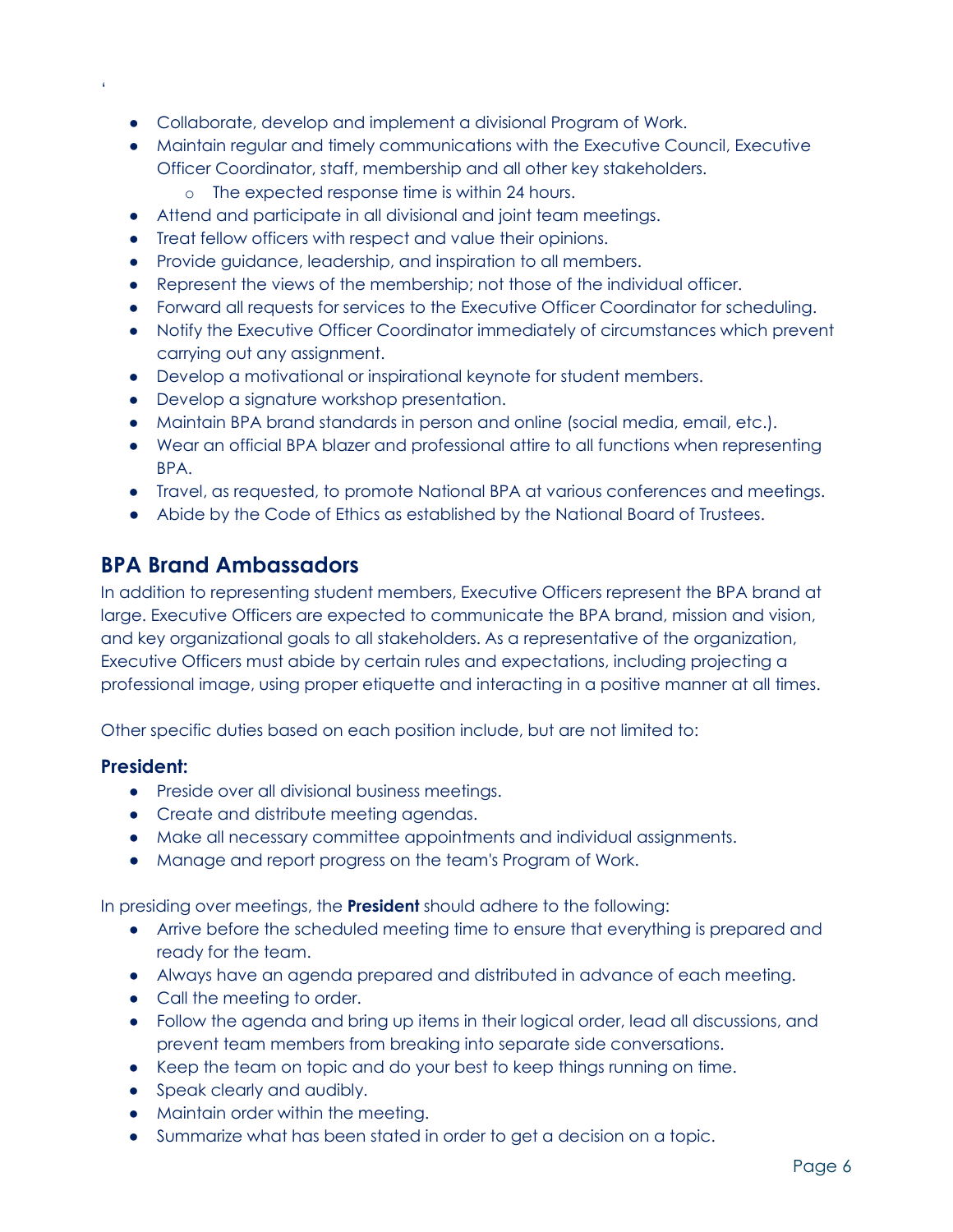### **Board of Trustees Representation**

As a student-focused organization, Business Professionals of America provides a one-of-a-kind experience that is not offered by any other Career and Technical Student Organization (CTSO). While serving as the President of the Post-secondary and Secondary divisions, both Presidents also serve as ex-officio voting members on the BPA Board of Trustees. While this is a very exciting and rewarding opportunity, it is imperative that the officers elected President have additional time to commit, be willing to better understand our guiding governing documents, and conduct themselves in a highly professional manner.

#### **Vice President:**

- Serve in any capacity as directed by the division President or Executive Officer Coordinator.
- Serve as ex-officio member on all sub-committees.
- Accept the responsibilities of the President as occasions may demand.
- Manage the approval of Torch Award resumes.
- Develop and implement team building projects.

#### **Secretary:**

- Serve in any capacity as directed by the division President or Executive Officer Coordinator.
- Record the roll and minutes of all divisional business meetings.
- Edit and distribute completed minutes to the Executive Council and Executive Officer Coordinator for review within one (1) week of the conclusion of each meeting.
- Call a meeting to order in absence of the President and Vice President.

#### **Treasurer:**

- Serve in any capacity as directed by the division President or Executive Officer Coordinator.
- Manage fundraising efforts for respective divisions.
- Provide regular financial updates related to divisional fundraising goals to the Executive Council and Executive Officer Coordinator.

#### **Historian:**

- Serve in any capacity as directed by the division President or Executive Officer Coordinator.
- Maintain records and files that will be used to document and highlight Executive Council year-in-review.
- Supply material or articles to be published by National BPA media outlets.

#### **Parliamentarian:**

- Serve in any capacity as directed by the division President or Executive Officer Coordinator.
- Serve as special advisor to the President and other Executive Council members on all matters pertaining to parliamentary procedure.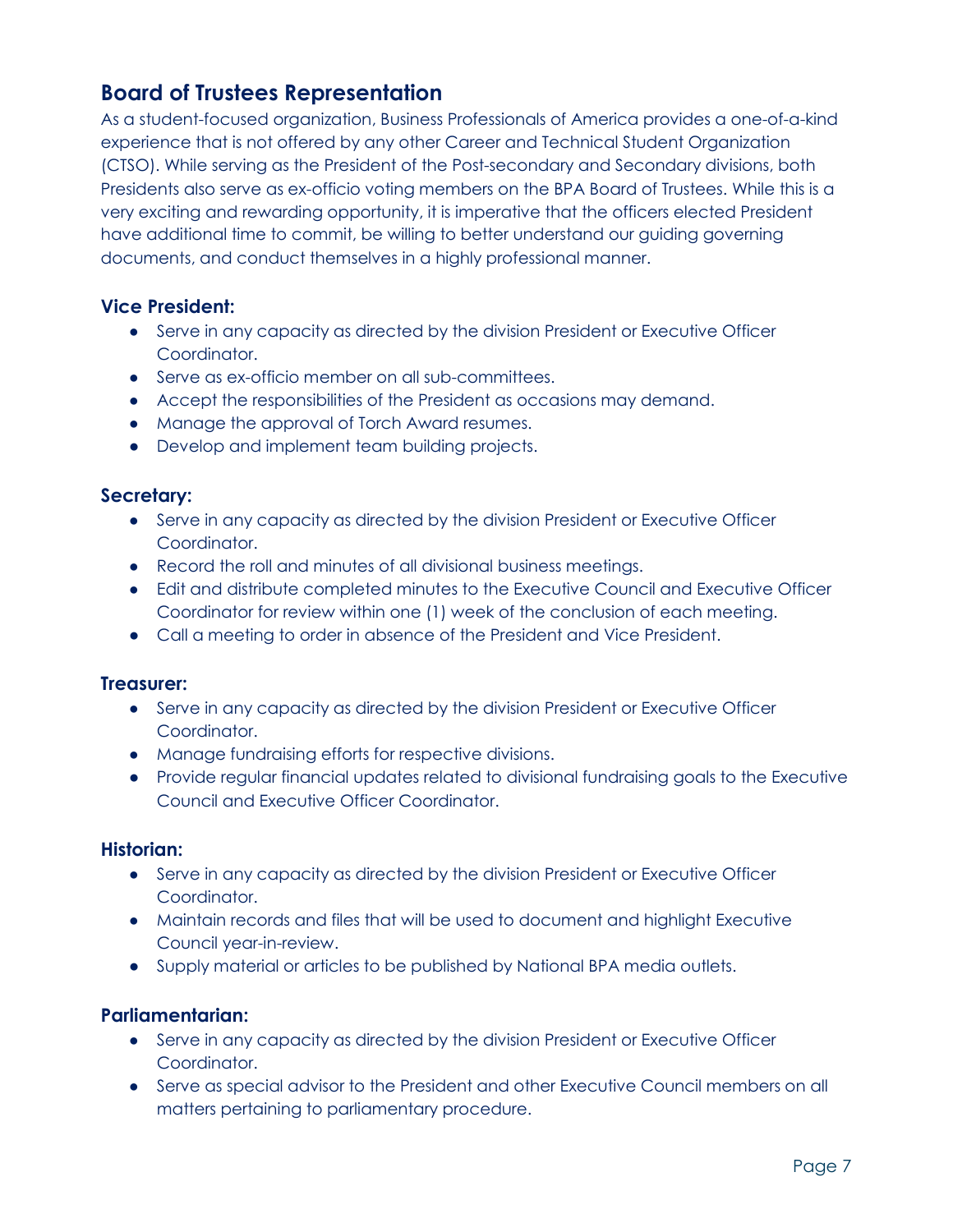- Have reference materials pertaining to parliamentary procedure available for each meeting.
- Have a solid understanding of divisional bylaws and other governing documents.
- Watch for significant irregularities in parliamentary procedure and call them to the attention of the President or committee chairperson.

#### **Executive Council Members are not permitted:**

- To serve as a judge for any BPA event at the local, regional or state association level during their term of office.
- To be involved with or support in any capacity a local, regional, state association or National BPA candidate's campaign.
- To personally endorse any person, product or service on behalf of BPA other than those persons, products or services which are approved by National BPA.
- To accept any personal benefits or payments for services performed as a BPA Executive Council Officer.
- To obligate National BPA for funds or services of any nature.

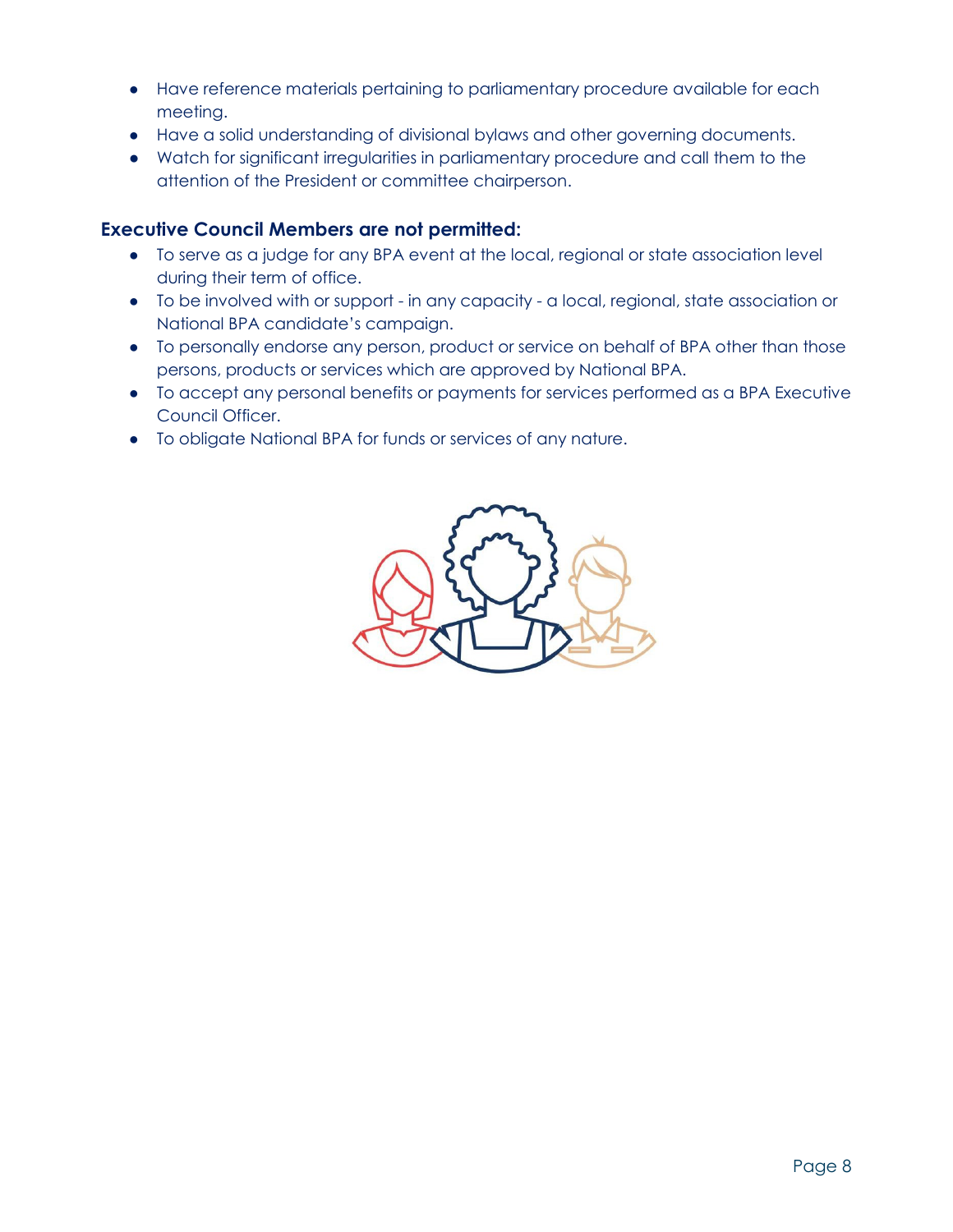# **State Association Information**

#### **State Eligibility**

Each Chartered State Association may nominate a maximum of two (2) Executive Officer applicants per membership division annually (Secondary and Post-secondary).

#### **Screening Procedures**

If a state has more than two (2) applicants within each division interested in running for office, it is the responsibility of each Chartered State Association to develop the screening procedures utilized to arrive at the maximum number of applicants allowed.

#### **State Advisor Role**

The respective State Advisor for each Executive Officer applicant plays an important role during the application process. We highly encourage State Advisors to work side-by-side all of their approved applicants to ensure that all components of the application are completed accurately and uploaded by the required deadlines. Additionally, we would appreciate making sure they understand the full scope of each individual officer role in which they are interested and ensure that they will have the time available to fulfill the responsibilities associated with each position.

#### **State Advisor Responsibilities**

- Review forms and materials of all applicants and screen as necessary to meet the maximum number of applicants allowed per state.
- Connect with the Local Chapter Advisor to ensure that they are assisting the applicant in completing all application requirements.
- Approve all materials, sign the Executive Officer Nomination Form and submit the State Association letter of recommendation by **April 1, 2022**.
	- o Each State Advisor and Local Chapter Advisor will be provided a link to upload their letter of recommendation. The Applicant will not be able to view these letters unless shared with them by the Local Chapter Advisor or State Advisor.
	- o The link to upload the Letter of Recommendation will be provided to the Local Chapter Advisor and State Advisor once the applicant has uploaded all required materials and they have been approved by the Executive Officer Coordinator.

#### **Executive Officer Support**

In the event that an applicant from their state is elected to serve as an executive officer, we ask that State Advisors be willing to support them and commit to helping hold them accountable throughout their term in office. Our goal is to partner with State Advisors to ensure that this is a very rewarding and beneficial experience for their state representative. The Executive Officer Coordinator will keep State Advisors informed on all important team communications, as well as any specific situations that may arise with Executive Officers from their state.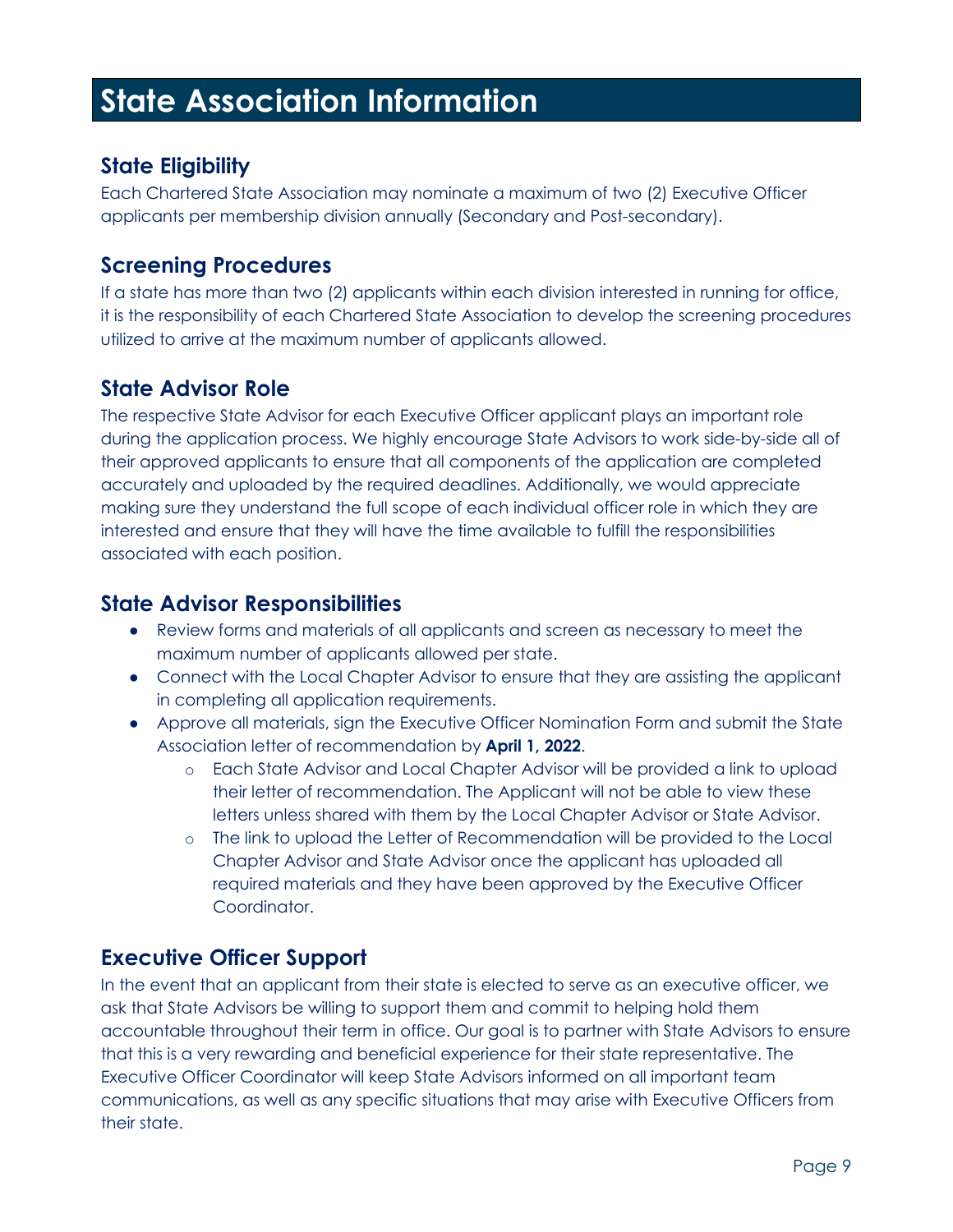# **Applicant Information**

#### **Eligibility Requirements**

In order to be eligible to run for the Executive Council, the student applicant must meet the following minimum requirements outlined below.

### **Approval of State Association**

Any Executive Officer applicant residing in a Chartered State Association must receive written approval from both the State Advisor and Local Chapter Advisor via letters of recommendation. Please keep in mind that each State Association may have their own requirements when selecting or approving Executive Council applicants.

Any Executive Officer applicant that resides in a non-chartered State Association must receive written approval from the Local Chapter Advisor via a letter of recommendation.

# **Active Member**

An Executive Officer applicant must be a member in good standing with membership dues paid no later than **February 15, 2022**.

#### **Leadership Experience**

An Executive Officer applicant must currently be serving or have previously served as a local, regional or state officer within BPA. An Executive Officer may not serve in any other leadership capacity during their term serving on the Executive Council. This includes serving as an officer at any level for BPA or any other student organization.

# **Enrollment**

- **Secondary** The applicant must be a student enrolled in state approved career and technical business education, information technology, and/or office education program. Every elected officer must be enrolled in an accredited Secondary or Postsecondary institution for their entire term on the Executive Council.
- **Post-secondary** The applicant need not be a full-time student as long as enrolled in a state approved (or accredited by the appropriate state agency) program for business, business and office, information technology, or business education. Every elected officer needs to be enrolled in an accredited Post-secondary institution for their entire term on the Executive Council.

# **Grade Point Average**

● **Secondary** - The applicant must have a cumulative 2.75 grade average based on a 4.0 scale (official school transcript required). If elected, the Executive Officer must maintain a cumulative GPA of at least 2.75, as well as not having a term GPA below 2.5. Documentation will be requested by the Executive Officer Coordinator to ensure that the officer maintains these GPA requirements throughout their term. Failure to maintain this requirement will result in removal from office.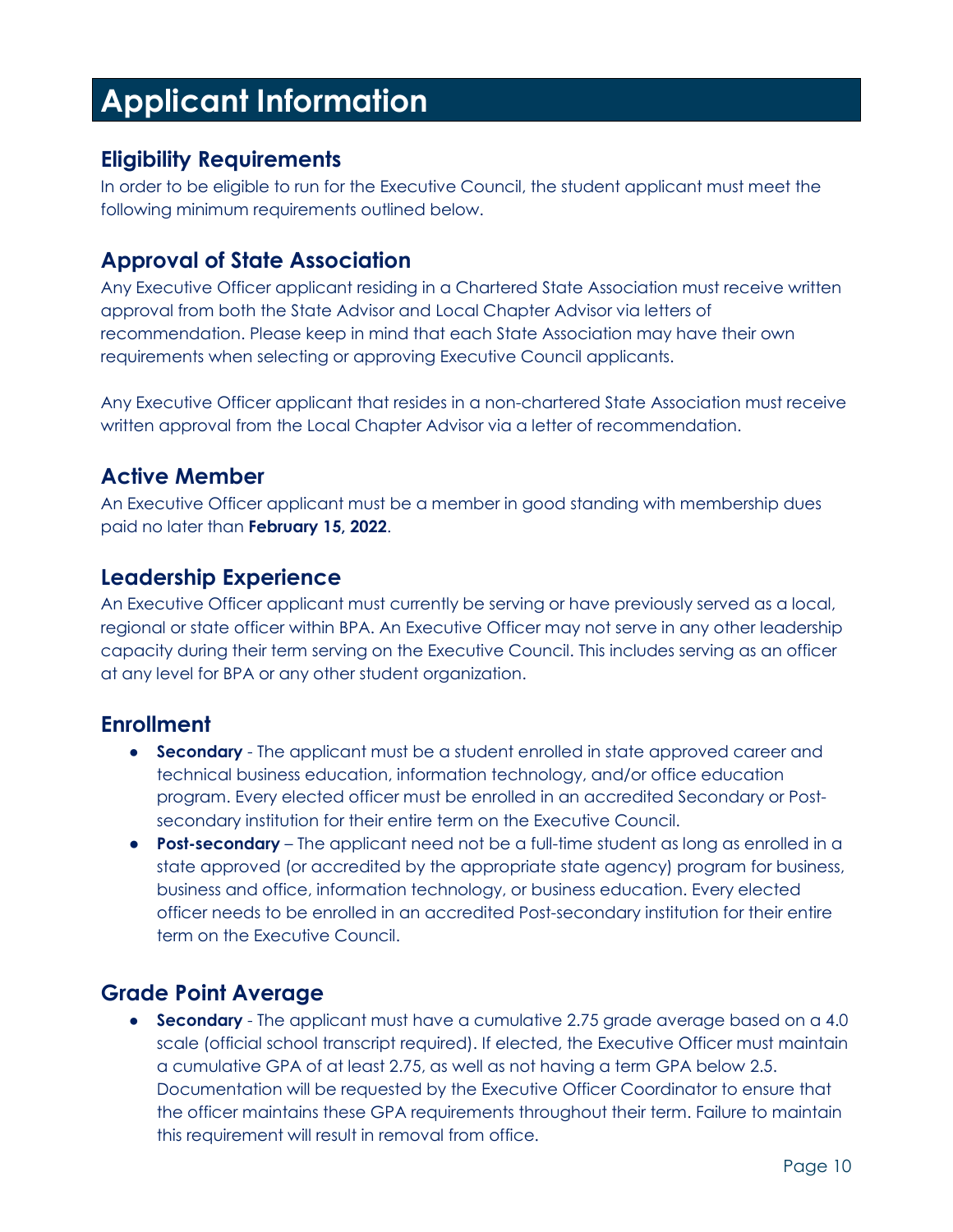**• Post-secondary** - The applicant must have a cumulative 2.75 grade average based on a 4.0 scale (official school transcript required). This GPA requirement is cumulative for the past two terms. If elected, the Executive Officer must maintain a cumulative GPA of at least 2.75, as well as not having a term GPA below 2.5. Documentation will be requested by the Executive Officer Coordinator to ensure that the officer maintains these GPA requirements throughout their term. Failure to maintain this requirement will result in removal from office.

#### **Maximum Terms**

An elected Executive Officer is limited to serving a maximum of two (2) terms in office per division.

# **Application Procedures**

Executive Officer applicants **DO NOT** declare or campaign for a specific officer position. Each applicant will rank their preference of offices when completing the online application.

- If approved as an official candidate, each Executive Officer Candidate will solely campaign for the opportunity to serve Business Professionals of America on the Executive Council.
- The six (6) Secondary candidates and the four (4) Post- secondary candidates receiving a majority vote will be placed in specific offices by the Placement Committee.

#### **Executive Officer Applicants residing in Chartered State Association**

- Each applicant shall fully complete and upload all required materials and forms outlined in the "Application Materials" by the established deadline.
- The State Advisor shall approve all materials, sign the Executive Officer Nomination Form and upload the State Association letter of recommendation no later than **April 1, 2022**.
- Each applicant will be provided a copy of all submitted materials and shall bring printed copies to the National Leadership Conference.

#### **Executive Officer Applicants residing in Non-Chartered State Association**

- Each applicant shall fully complete and upload all required materials and forms outlined in the "Application Materials" by the established deadline.
- The Local Chapter Advisor shall approve all materials, sign the Executive Officer Nomination Form and upload the Local Chapter letter of recommendation no later than **April 1, 2022**.
- Each applicant will be provided a copy of all submitted materials and shall bring printed copies to the National Leadership Conference.

# **Application Materials**

All Executive Officer Applicant materials and required forms will be uploaded electronically. The online application can be accessed by visiting [https://members.bpa.org/students/run-for](https://members.bpa.org/students/run-for-executive-council/)[executive-council/.](https://members.bpa.org/students/run-for-executive-council/)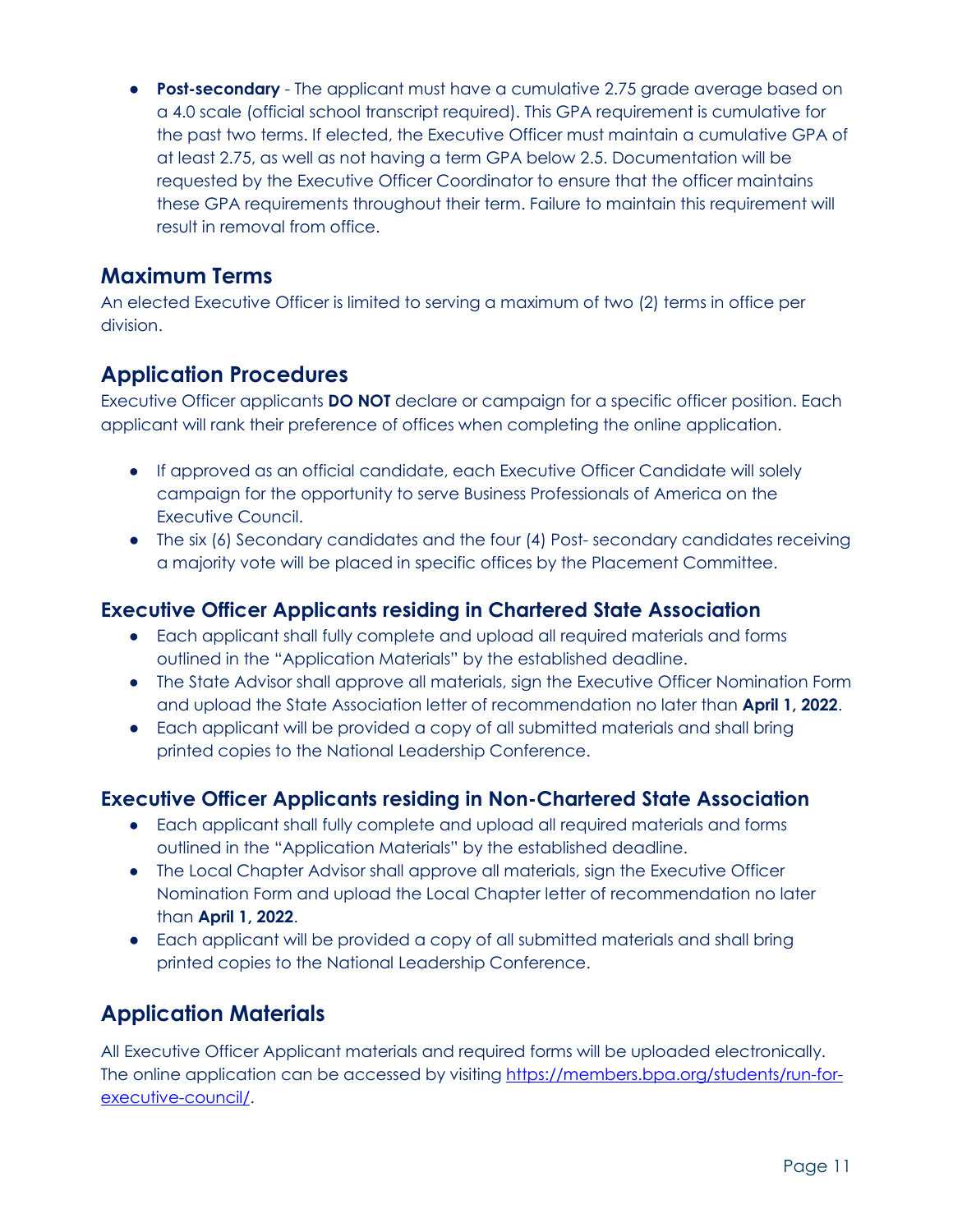The following information and forms are required to be completed and uploaded by each Executive Officer Applicant:

### **Executive Officer Application**

● This is primarily personal information on each applicant

#### **Professional Digital Color Photo**

- Professional business attire required (BPA professional dress not necessary)
- Photo should be taken in portrait orientation
- Photo dimensions should be a minimum of 600 px X 600 px
- Uploaded JPG or PNG file must be 2MB or less

#### **Letter of Application**

● This letter shall list the reason(s) the applicant would like to serve as an Executive Officer for Business Professionals of America. The letter should be addressed to Dr. Ross, Executive Director.

#### **Applicant Official Statement**

- The applicant statement should be 100 words or less and include:
	- o Name
	- o Why they wish to be a candidate for Executive Council
		- DO NOT reference a specific office

#### **Official School Transcript**

- This official transcript should include grades of all subjects taken the previous year and the first semester or quarter of the current year.
- If school policy prohibits the distribution of "official" transcripts to students, the candidate must request the transcript be sent to their Local or State Advisor.

#### **Applicant Résumé**

- The applicant résumé should include career objective and any experience related to community service, leadership, etc.
- Must fit on one (1) standard 8.5 X 11 page.

#### **Social Media Responses**

- These responses will be posted prior to the National Leadership Conference to allow student members to learn more about you and your platform.
- Each response should be 50 words or less. Answers that exceed 50 words will be cut-off at the required 50-word mark.
- Please use Microsoft Word to generate your responses to ensure the word count is consistent for all candidates.

| V<br>$\frac{\text{d}}{\text{d}x}$ |  |
|-----------------------------------|--|
| ==                                |  |
| <u>——</u>                         |  |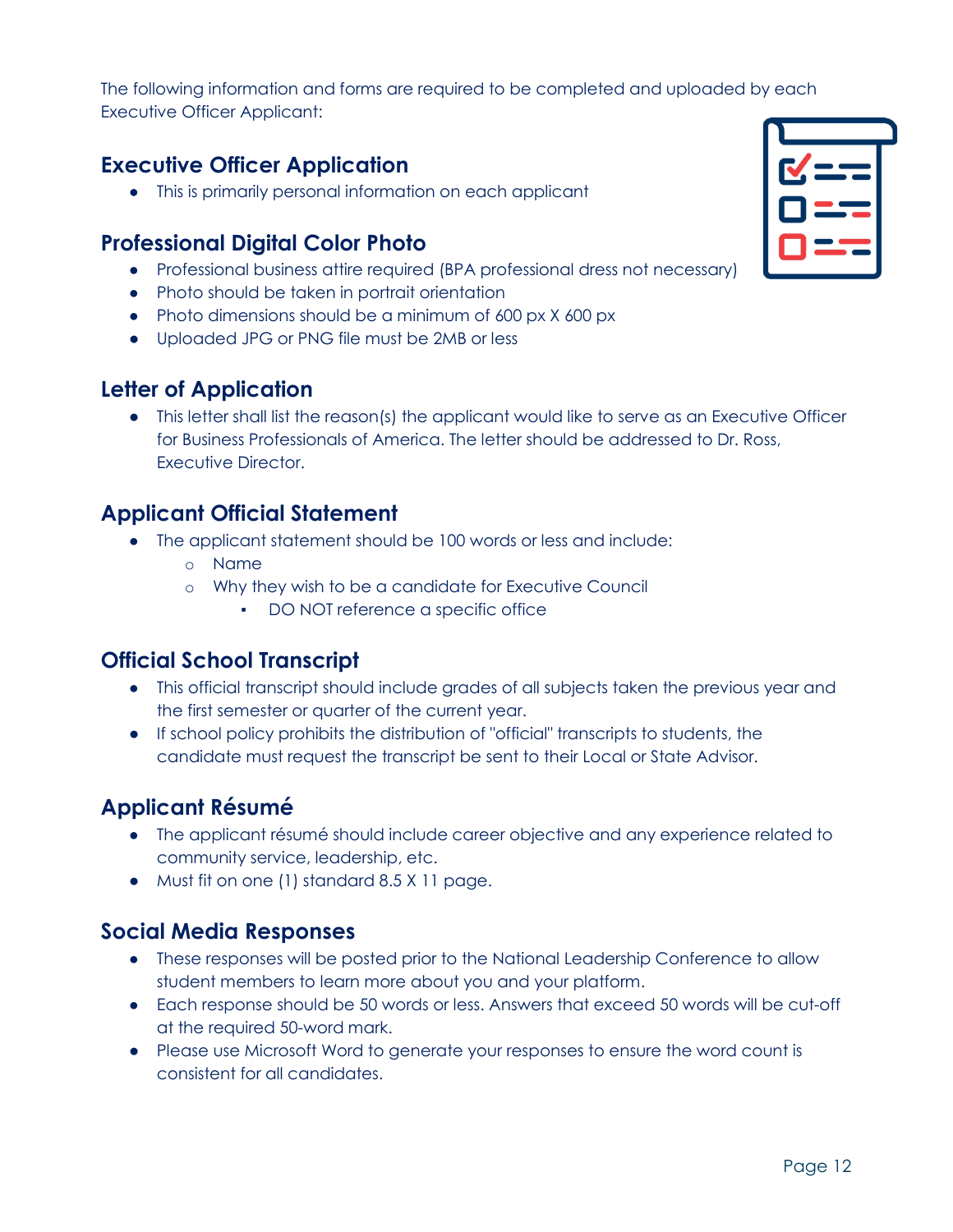### **Letters of Recommendation**

Both the Local Chapter Advisor and State Advisor must upload their letters of recommendation by **April 1, 2022**. Each Advisor will be provided a unique link to upload the letter of recommendation once the applicant has uploaded all required materials and they have been approved by the Executive Officer Coordinator. The Applicant will not be able to view these documents unless shared with them by the Local Chapter Advisor or State Advisor. If a prospective applicant resides in a non-chartered state association, they will only need a letter of recommendation from their Local Chapter Advisor.

- Local Chapter Advisor Letter of Recommendation (all applicants)
- State Advisor Letter of Recommendation (applicants from Chartered State Association)

If the applicant resides in a non-chartered state association, the Local Chapter Advisor must email their letter of recommendation to the Executive Officer Coordinator, Spencer Christensen, at schristensen@bpa.org. This document must be received by **April 1, 2022**.

#### **Campaign Expense Report**

- Campaign Expense Report is submitted at the Election Briefing Meeting at NLC.
- A maximum expenditure of \$200.00 is allowed for campaign materials.
- The report should include a complete itemized list of all expenses related to a candidate's campaign.
- All donated materials must be included in the itemized list of expenses and listed at the fair market value.
- Candidates are allowed to use up to a 17" battery powered computer or tablet during their campaign rally. The computer will need to be listed on the expense report, but will not be an expense item.
- Each candidate will be allowed to provide one easel that does not have to be added to the expense report.
- No matter the actual costs, copies will be listed on the expense report at \$0.05 each for black and white copies and \$0.25 each for color copies, with pictures listed as \$0.10 for 4x6, \$0.25 for wallet, \$0.60 for 5x7, and \$2.50 for 8x10 for each picture used. Other sizes will be listed per market value.
- *Failure to submit or declare any items on your itemized expense report will result in immediate disqualification of the candidate.*

# **Applicant Recorded Video (Optional)**

A video no more than 30 seconds allowing applicants to make themselves familiar to members and voting delegates. The applicant will provide a brief introduction and share why they are running for Executive Office.

- The video may not include music, edited images, special effects, or any other kind of editing other than simple cut and clip edits.
- Videos will be posted online by the National Center on the Monday prior to NLC along with the 100 Word Statement and Social Media Responses.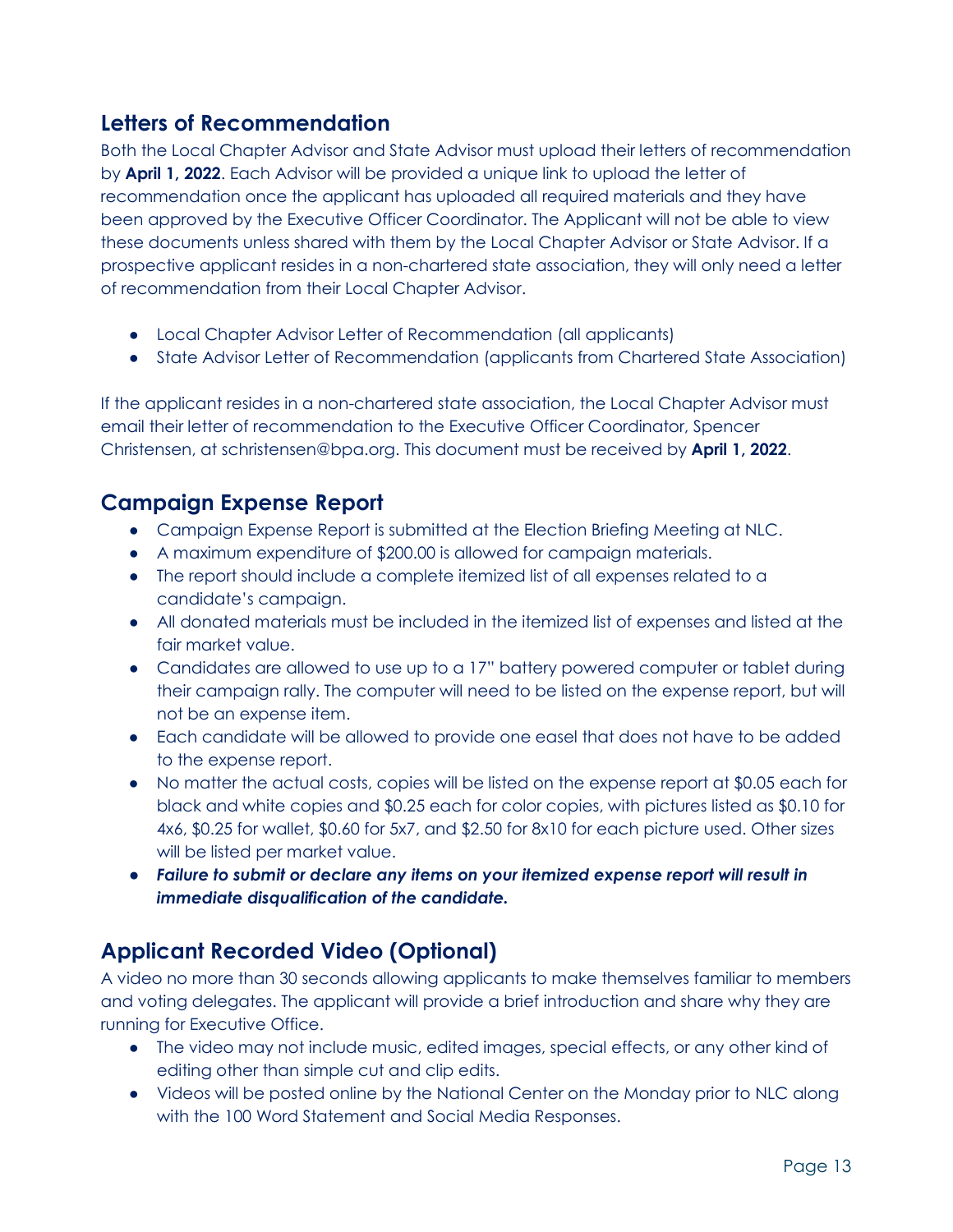- If there are individuals other than the applicant present in the campaign video, a release form needs to be submitted. A written release form shall be obtained by applicants from any individual whose work, name, likeness or personal information is used as part of a candidate video submission.
- *Any videos that exceed the time limit or fail to meet the specified criteria will not be uploaded.*

#### **Signed Executive Officer Code of Ethics Form**

● Each applicant will download this form from the online application and should sign and upload it as a PDF document (do not upload it as a photo).

#### **Applicant Signed Statement of Understanding of Meeting Requirements**

● Each applicant will download this form from the online application and should sign and upload it as a PDF document (do not upload it as a photo).

#### **Signed Executive Officer Causes of Removal Form**

● Each applicant will download this form from the online application and should sign and upload it as a PDF document (do not upload it as a photo).

#### **Candidate Signed Executive Officer Social Media Contract**

● Each applicant will download this form from the online application and should sign and upload it as a PDF document (do not upload it as a photo).

#### **Candidate Signed Grievance Contact Information Form**

• Each candidate will download this form from the online application and should sign and upload it as a PDF document (do not upload it as a photo).

#### **Officer Candidate Exam**

All prospective applicants will be required to take the "Officer Candidate Exam" and score 70% or above to be eligible for candidacy. This exam will be scheduled once all other candidate materials have been approved. The exam will be proctored by the Executive Officer Coordinator or other member of BPA staff and must be taken by **April 7, 2022**. The "Officer Candidate Exam" will consist of fifty (50) selected response questions and cover information from the following areas:

- 2022-2023 Executive Officer Applicant Handbook 30%
- 2022-2023 Merit Scholar Study Guide (available on BPA Member Gateway) 60%
- Professional etiquette questions 10%

#### **Application Review**

It is very important that you use extreme care when completing all required materials and ensure that all entries are free from errors.

● Each application and supporting materials will be thoroughly reviewed by the Executive Council Coordinator for accuracy and completeness, based on the requirements outlined within each component.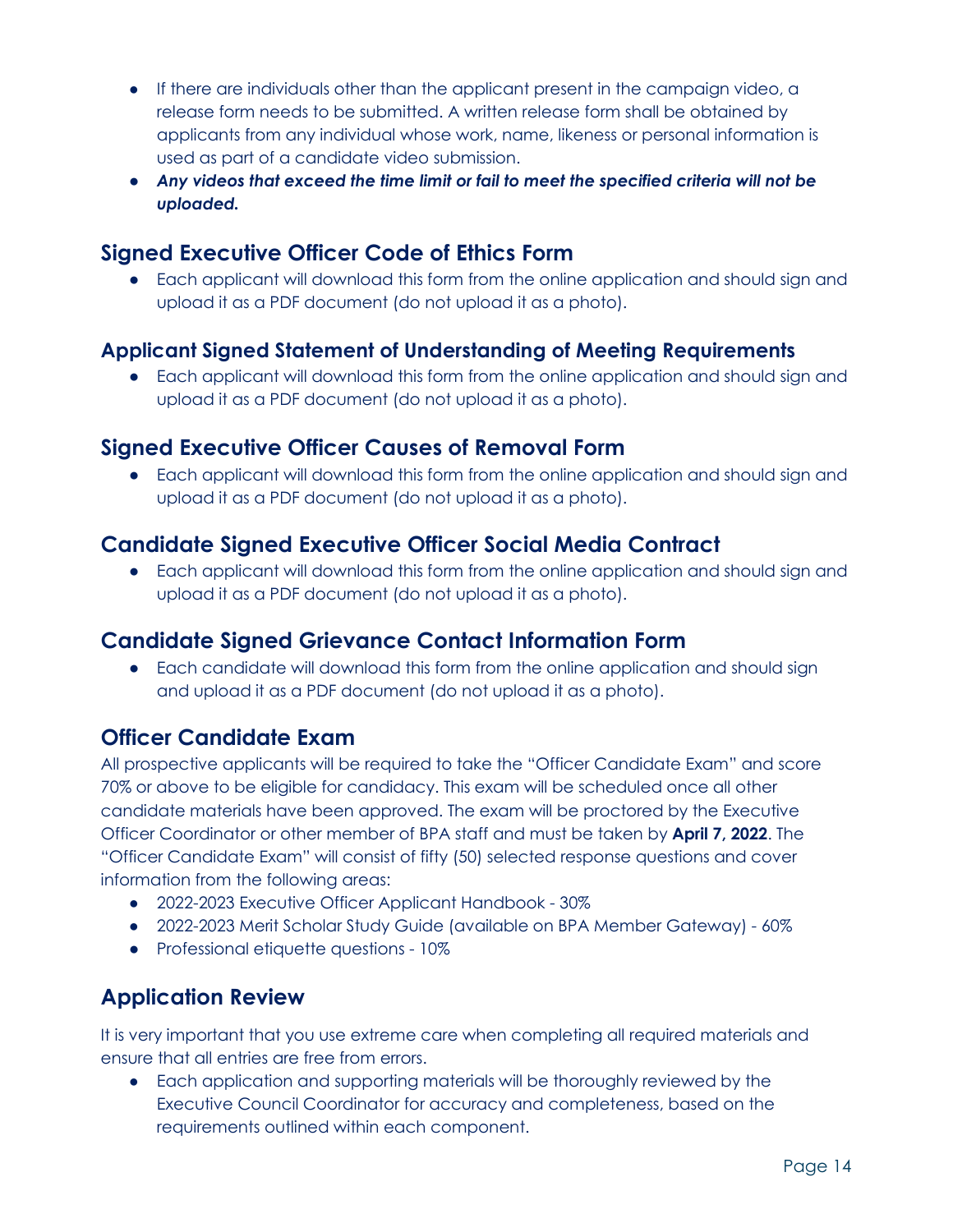● Applicants who submit incomplete or late application forms and materials WILL BE automatically eliminated from consideration as a candidate.

# **Notification of Candidacy**

In order to move forward as an official candidate, individuals must adhere to all guidelines defined within each corresponding document and ensure all are uploaded no later than **April 1, 2022**. Individuals should also ensure documents are completed fully and free from errors. Once these items are approved, individuals will be contacted immediately to schedule the "Officer Candidate Exam" and if they score is 70% or higher, an email notification from the Executive Officer Coordinator will be sent stating official approval as a Executive Officer candidate. Each individual's respective State Advisor and/or Local Chapter Advisor will also be copied on the correspondence.

**TIP:** Do not wait until the last minute to upload items as one can never be sure if/when technology may fail, an emergency may arise, or unexpected or uncontrollable circumstances.

#### **Campaign Regulations**

- The candidate, his or her campaign manager, state association voting delegates, members, advisors, and state advisors must observe all campaign regulations.
- Failure to follow the campaign regulations may result in disqualification of the candidate.

#### **Campaign Manager (Required for Secondary; Optional for Post-secondary)**

- The campaign manager must be a current, dues paid, and active member in good standing of the same division as the candidate.
- The campaign manager will head the entire campaign for the candidate and must attend the campaign briefing meeting with the candidate.

#### **Campaigning Prior to National Leadership Conference**

- No campaigning may be conducted prior to the NLC except through the social media guidelines established by National BPA.
- Along with the application packet, candidates will submit responses to questions that will be posted to social media platforms by National BPA the Monday before NLC. At this time, candidates and campaign managers may utilize social media platforms to announce candidacy. No other campaigning is allowed prior to NLC.

# **Campaigning On-Site at the National Leadership Conference**

- No campaigning may be conducted prior to the Opening Session except for announcing your candidacy on approved social media platforms as outlined above.
- Candidates will be introduced at the Opening Session. Following the session, candidates AND campaign managers visibly wearing the designated "Executive Officer Candidate" and "Campaign Manager" ribbons may begin campaigning using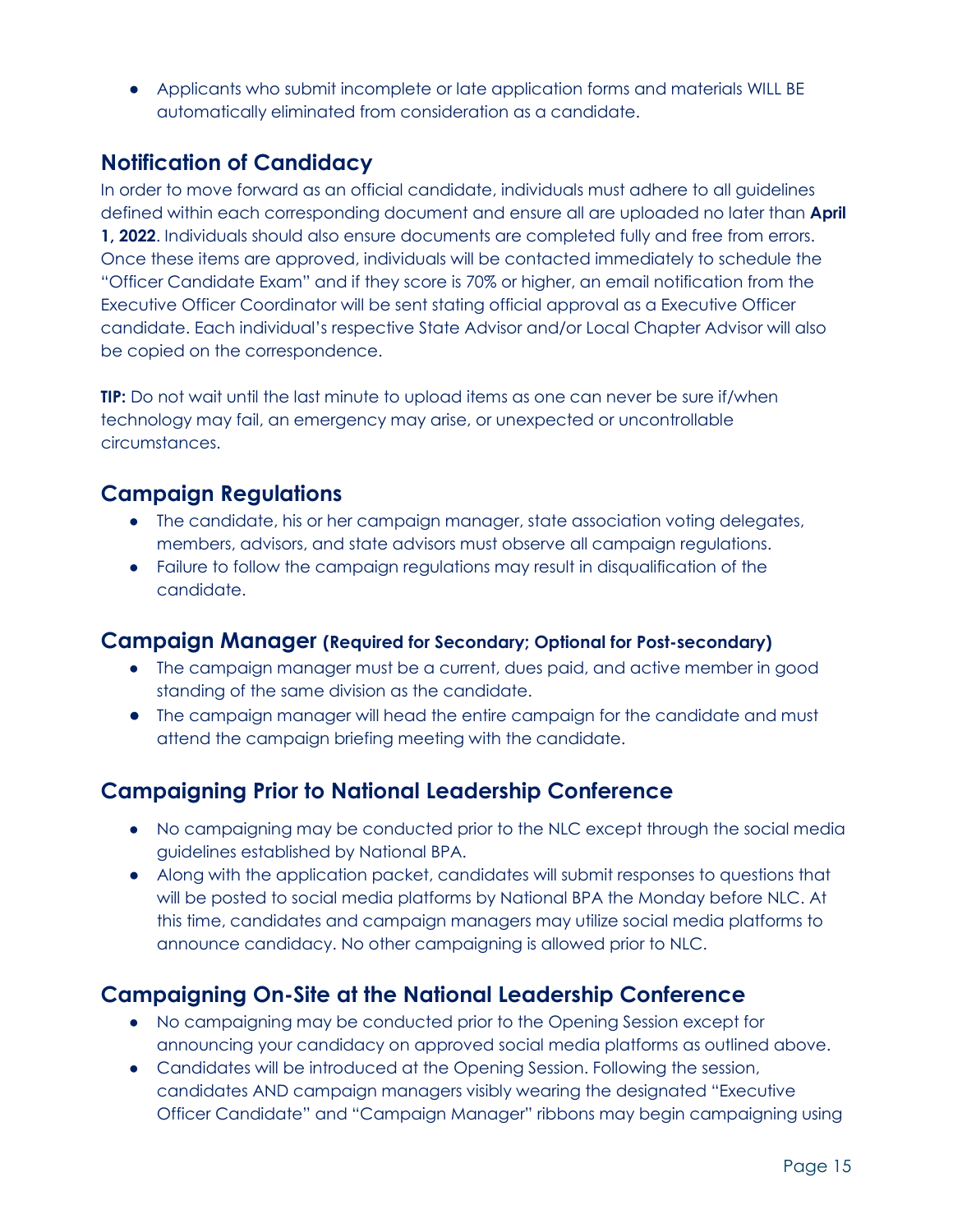business cards only. Only the candidate and/or the campaign manager may distribute business cards and campaign.

- Business cards must be the standard size of 3.50"x 2.00".
- All materials, except for business cards which can be distributed only by the candidate and the campaign manager, must be contained within the Campaign Rally Room.
- Campaign materials may not be distributed, displayed, or posted at any time anywhere else throughout the conference property.

#### **Campaign Rally Guidelines**

- Helium balloons, glitter, confetti or stickers of any kind are not permitted in the Campaign Rally.
- Each candidate will be provided with space, including one (1) table and two (2) chairs, to set-up and distribute campaign literature. Candidates will draw for allocation of specific locations within the room.
- Posters may be hung on the table or displayed on an easel next to the table. Candidates must supply their own easels. As a reminder, the first easel does not have to be listed on your expense report. Any additional easels must be listed on the expense report at market value.
- Only the candidate and the campaign manager may actively campaign during the Campaign Rally.

#### **Officer Elections Grievance Policy**

- A grievance may be filed by any member by completing the Grievance Form.
- The Grievance Form must be completed and submitted to the Executive Officer Coordinator by the State Advisor or designee within (1) hour of the referenced grievance.
- Grievances concerning campaign procedures will be handled by the Grievance Committee which is composed of two (2) members of the National Board of Trustees, two (2) current Executive Officers, two (2) local advisors, and the National BPA Executive Director. The committee has the authority to disqualify candidates or take other disciplinary action deemed necessary based on the infraction.
- The candidate, local chapter advisor, and state advisor or designee will be informed of the grievance and nature of the grievance and given the opportunity to respond immediately, prior to any action being taken against the candidate.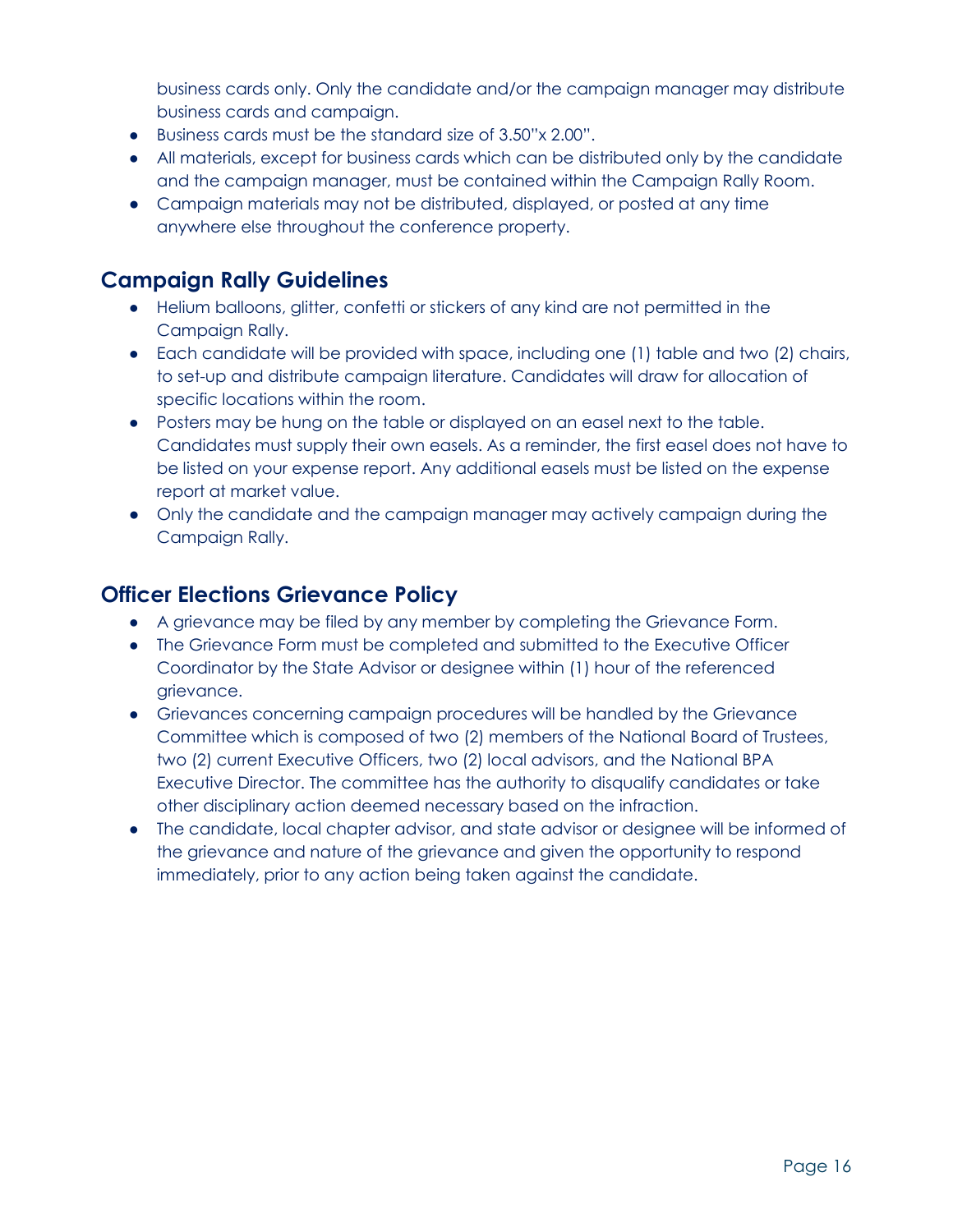# **Social Media Guidelines**

#### **Social Media Platforms**

The following social media platforms will be allowed for campaigning. Additional details and guidelines are outlined under Social Media Guidelines.

- **Facebook**
- **Instagram**
	- o Instagram Stories are permitted only if the "highlights" feature is used to archive stories. It is important that you highlight/archive each story at the time of posting and use "**Campaign**" as the title of your highlight.
- **Twitter**

#### **Social Media Accounts & Campaigning**

It is not a requirement that Executive Officer candidates establish new social media accounts for the purpose of campaigning. However, if a candidate wishes to set up a new account, it is acceptable to do so. Only the accounts identified by the candidate and submitted in the application can be used for social media campaigning, whether the candidate has additional accounts or not. Candidates may campaign on only one account per social media platform and may not link or otherwise direct BPA members to other existing accounts or profiles. This would be considered leveraging multiple accounts on a single platform, which is not permitted.

Candidates and their Campaign Managers should not engage in any campaign activity via direct or private message. Candidates may engage members and voting delegates publicly on any of the approved platforms when the social media campaigning is authorized to begin.

# **State Association Support for Candidates**

The candidate's State Association may provide support on approved social media platforms during the campaign period only by reposting, retweeting and/or liking original posts without inclusion of comments.

#### **Social Media Posts, Retweets, Comments, and Likes**

When posting, commenting, or otherwise engaging with social media, individuals should remember that they are representing their Local Chapter, State Association, and National BPA. Candidates and Campaign Managers are expected to portray themselves, and the organization, in a positive manner at all times.

#### **Direct Message Pre-Approved Responses**

It is possible that candidates will receive direct messages from members during the social media campaigning period of the Executive Officer Elections. Direct engagement through private communication mechanisms, such as direct messages is strictly prohibited and candidates who engage beyond the pre-approved responses provided by National BPA may face disqualification.

To ensure that all messaging is consistent, the approved responses below should be sent by candidates and Campaign Managers in the event a direct message is received:

1. Thank you for your message. As an Executive Officer Candidate, I am not permitted to engage in direct message communications with members as part of my social media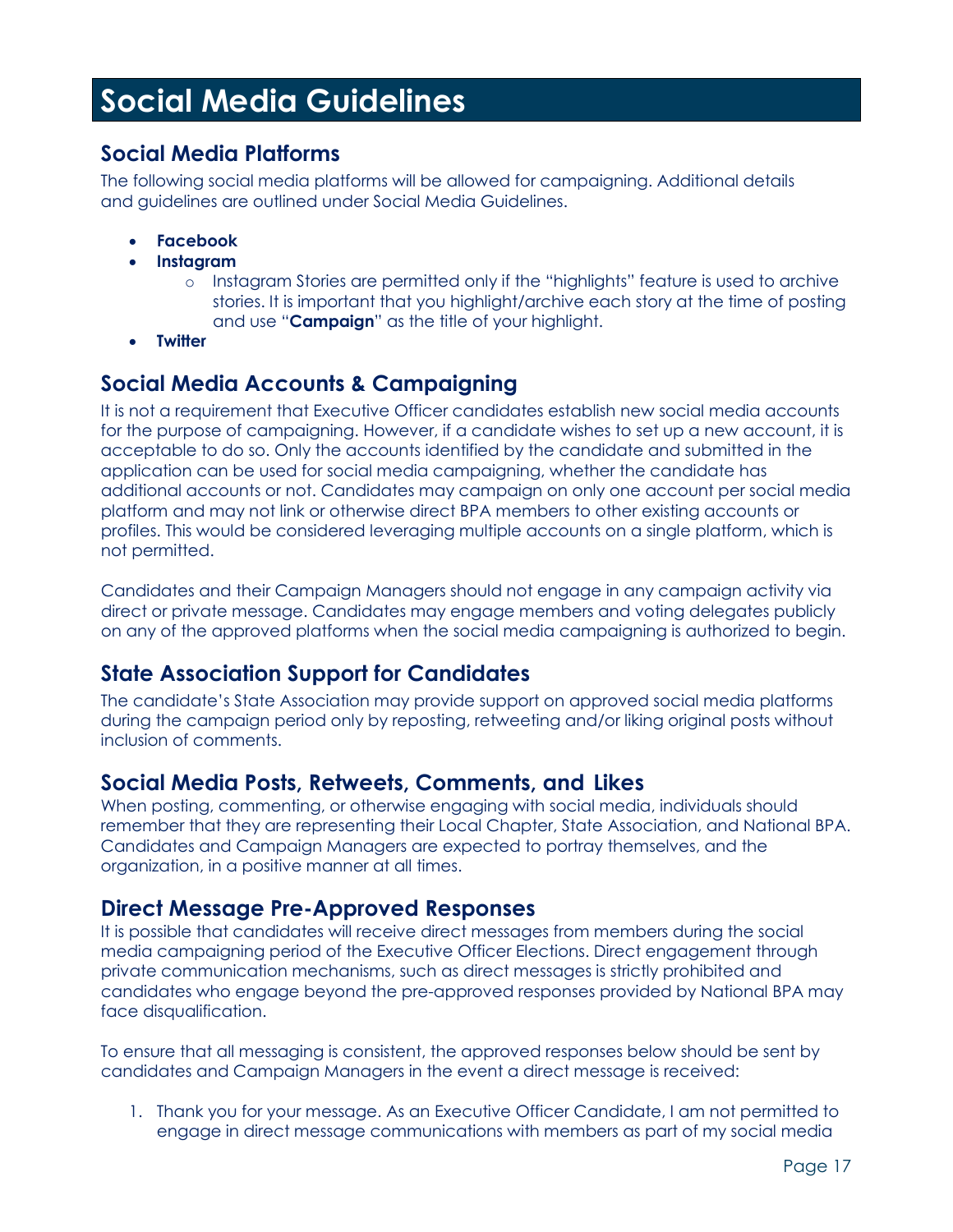campaign. I invite you to engage publicly and let your voice be heard by all members and candidates.

2. Thank you for your message; however, I am unable to engage in a direct message communication as part of my social media campaign for Executive Council. This is the only response that you will receive through direct message by me or any other BPA Executive Officer Candidate or Campaign Manager in order to ensure fairness throughout the election process.

#### **Candidate Pre-Submitted Materials**

Materials that are submitted with the application with the intent to be posted on the election website (candidates.bpa.org) are authorized to be posted by the candidate on their social media campaign accounts during the authorized period for using social media.

#### **Candidate Websites**

Candidate websites will not be permitted for campaigning during the 2022 election campaigning period.

#### **Social Media Specific Posting Guidelines**

\*Business Professionals of America reserves the right to require any candidate to remove any post(s) immediately based on any reason listed or not listed below.

| <b>PERMITTED</b>                                                                                                      | <b>NOT PERMITTED</b>                                                                                                                                                      |
|-----------------------------------------------------------------------------------------------------------------------|---------------------------------------------------------------------------------------------------------------------------------------------------------------------------|
| Use one Instagram account, one<br>$\circ$<br>Facebook account, and/or one Twitter                                     | Engage in private, direct messaging<br>$\circ$                                                                                                                            |
| account as your campaign social<br>media accounts                                                                     | Establish groups with any individuals<br>$\circ$                                                                                                                          |
| Share/Post text and graphics<br>$\circ$<br>containing campaign materials                                              | Utilize "Live Video" or other advanced<br>$\circ$<br>features including "Polls", "Events",<br>"Stories", "Rooms", "Quizzes", "Rating<br>Scales", "Fleets", etc. (with the |
| Encourage members to visit all of your<br>$\circ$<br>other approved social media platforms                            | exception of Instagram Stories as<br>described in the Social Media Platforms<br>section                                                                                   |
| Encourage members to visit<br>$\circ$<br>candidates.bpa.org                                                           | Endorse or support any other candidate<br>$\circ$                                                                                                                         |
| If requested, connect campaign<br>$\circ$<br>accounts with member accounts by<br>accepting friend or follow requests. | Pay any amount of money to advertise<br>$\Omega$<br>or boost a post                                                                                                       |
| Mention/tag other individuals/accounts<br>$\circ$                                                                     | Link or otherwise direct BPA members to<br>$\Omega$<br>other personal accounts or profiles not<br>serving as the official Facebook, Twitter,                              |
| Comment on posts from other<br>$\circ$<br>candidates without endorsing the<br>candidate                               | and/or Instagram campaign accounts                                                                                                                                        |
|                                                                                                                       |                                                                                                                                                                           |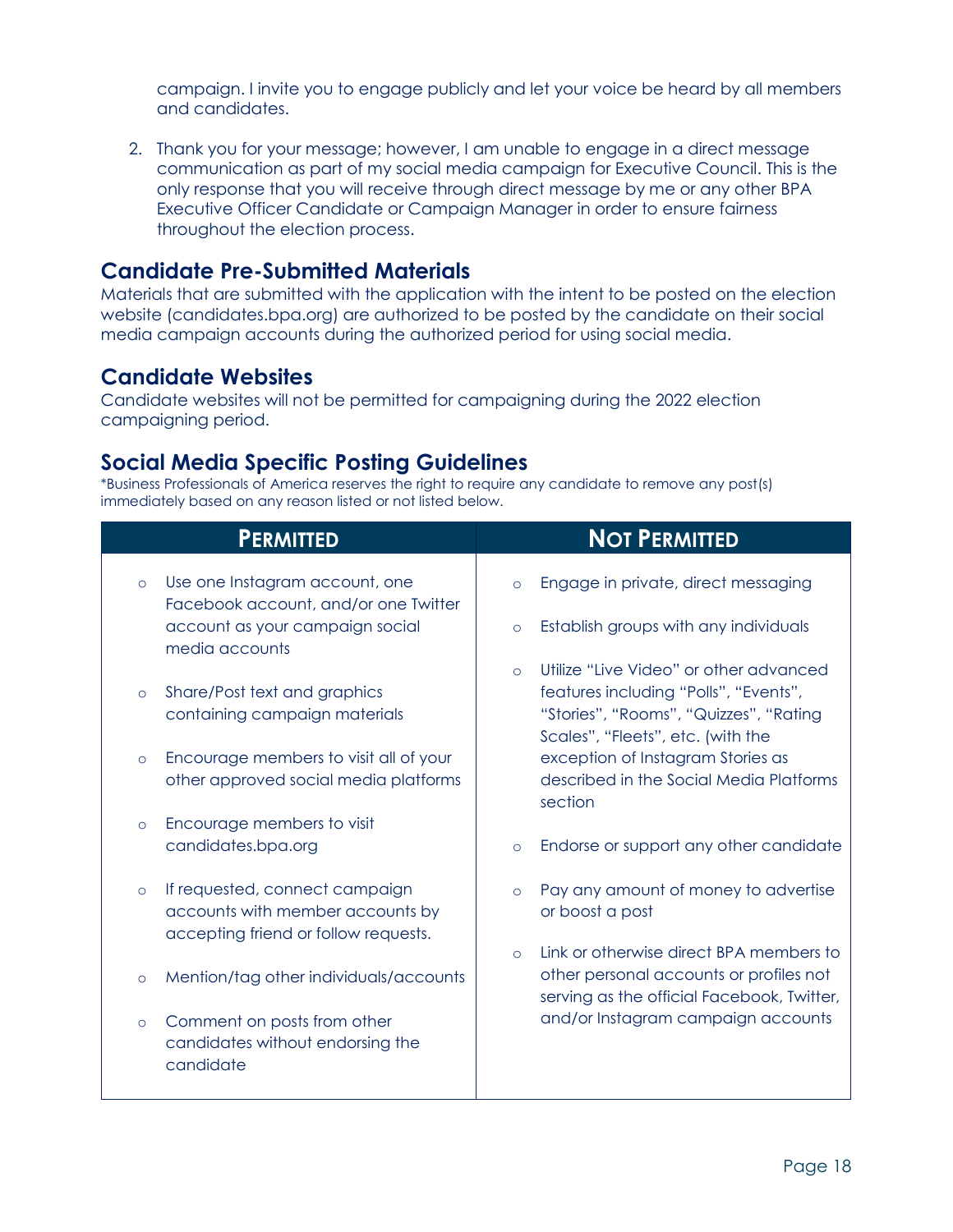# **Election Information**

### **State Association Voting Delegate Allocation**

Student members within each Chartered State Association have the opportunity to actively participate in the election process at the National Leadership Conference as a voting delegate.

Each chartered state association is allocated a total number of voting delegates based on the specific formula outlined in the Business Professionals of America *Policies and Procedures Manual* (Article XI, Section E – Voting Procedures).



# **Voting Delegate Responsibilities**

Voting delegates play an important and vital role in the election of Executive Officers. Therefore, it is crucial that all voting delegates, including alternate voting delegates, understand and agree to fulfill the following responsibilities:

- Read this handbook thoroughly; ask questions as necessary, and abide by all campaign/election regulations.
- Wear your voting delegate ribbon to all official meetings related to the election process.
- Attend all campaign and election sessions, including:
	- o Campaign Briefing Meeting (Head Voting Delegate only)
	- o Opening General Session
	- o Business Meeting
	- o Campaign Rally
	- o Primary Election (if needed)
	- o State Caucus Session
	- o General Election
- Plan to arrive early to all required sessions at the designated time and location.
	- o Alternate voting delegates will be seated in the designated area only if necessary.
- Votes are cast electronically, so be sure to have your own charged device that will allow you to access the internet (smartphone, tablet, computer, etc.).

# **Voting Delegate Roll Call**

State Association Voting Delegates must be present for roll call in any session involving the Executive Officer election process.

When the State Association's name is called to verify roll:

- All voting delegates will stand and remain standing until an official count is verified and delegates are advised to be seated.
- The Head Voting Delegate will walk to the microphone and announce:
	- o State
	- o Number of voting delegates present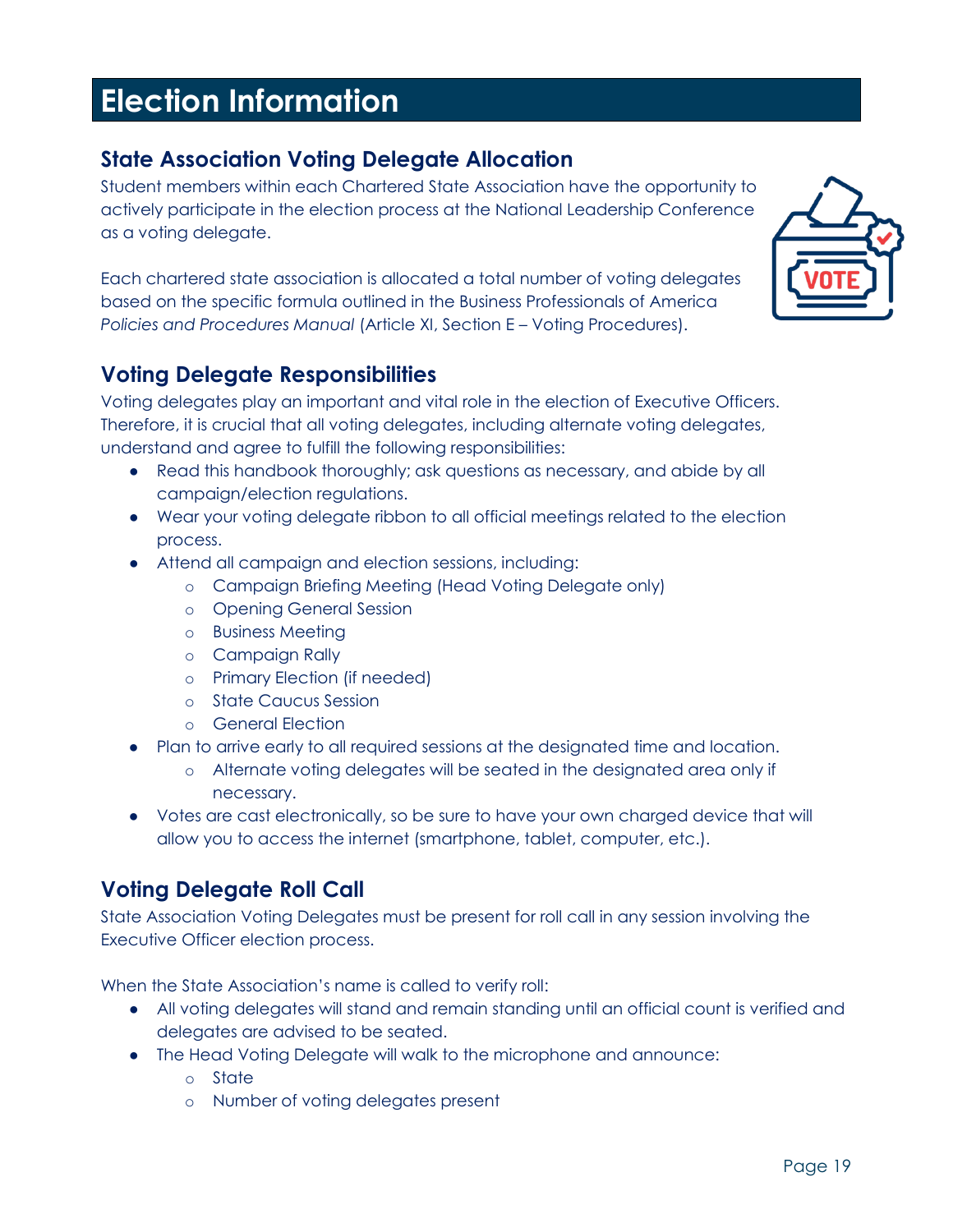# **Primary Election Procedures**

If there are twelve (12) or more candidates, a Primary Election will be held. The Primary Election ballots will be cast once the Business Meeting and the Campaign Rally are concluded. All registered conference delegates may vote.

- If there are eleven (11) or fewer candidates, there will be no primary election.
- **Ballot Information:**
	- o The ballot will contain the names and pictures of all qualified candidates for office.
	- o Students must vote for the number of candidates designated on the ballot. Ballots cast for more than or less than the designated number will be void and not counted:
		- **Secondary Division:** Each Voting Delegate will vote for six (6) candidates.
		- **Post-secondary Division:** Each Voting Delegate will vote for four (4) candidates.
- Results will be prorated based on the number of voting delegates allocated to each State Association.
- **Results:**
	- o Once it is verified that all votes have been cast and results have been tabulated, the results will be shared out through National BPA social media platforms and posted at NLC headquarters.
	- o The top ten (10) candidates receiving the most votes in both the Secondary and Post-secondary Divisions will become finalists and advance to the General Election.

#### **General Election Procedures**

The General Election ballots will be made available immediately following the conclusion of all State Associations completing their caucus sessions. Only State Association Voting Delegates may vote. Once voting opens, all votes must be cast within fifteen (15) minutes. Any votes not submitted within this time frame will be lost.

- **Ballot Information:**
	- o The ballot will contain the names and pictures of all finalists.
	- o Voting Delegates will vote for six (6) Candidate Finalists for the Secondary Division and four (4) Candidate Finalists for the Post-secondary Division.
- **Second Ballot Information** (If necessary):
	- o In the event of positions remaining open after the first ballot due to an insufficient number of candidates receiving a majority of the votes, a second ballot shall be submitted to the voting delegates immediately following the first ballot.
	- o The second ballot shall contain the top candidates at a number determined by the number of open positions remaining on the officer team plus one additional slot.
	- o On the second ballot, the voting delegates are not required to cast any specific number of votes.
	- o If a majority is not received on the second ballot, the position remains vacant.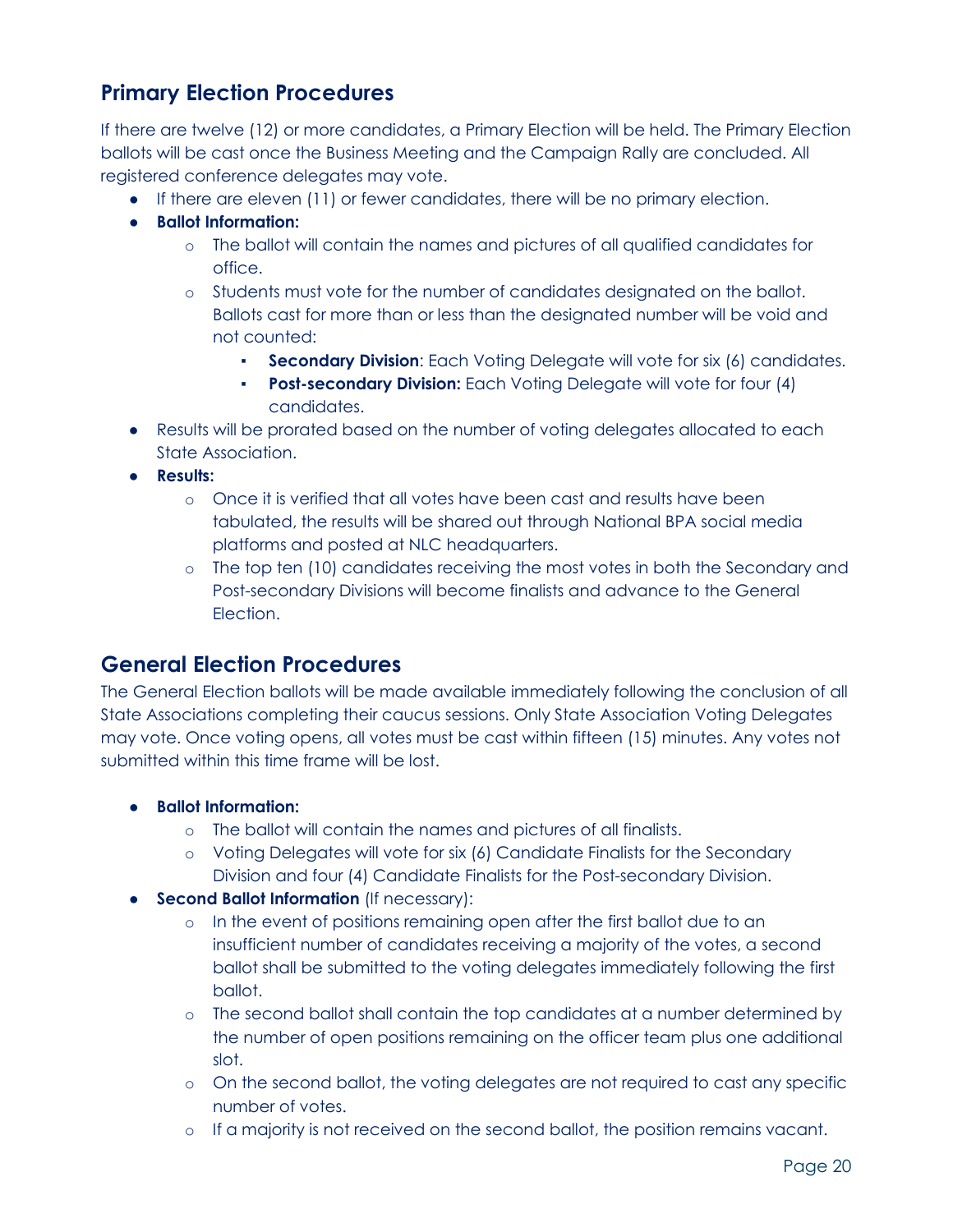#### ● **Results:**

o For offices, the top six (6) vote receivers for the Secondary Division and top four (4) vote receivers for the Post-secondary Division will be on the new officer team.

#### ● **Placement Committee:**

- o As outlined in the BPA Policies and Procedures Manual, the purpose of the Placement Committee is to place officers, elected by the voting delegates, in the Executive Council position that best fits their skill sets and leadership potential.
- o Each candidate will be interviewed by a Placement Committee. This committee will include two (2) Board Members, Executive Officer Coordinator, Executive Director, one (1) former Executive Officer, and one (1) Alumni Member.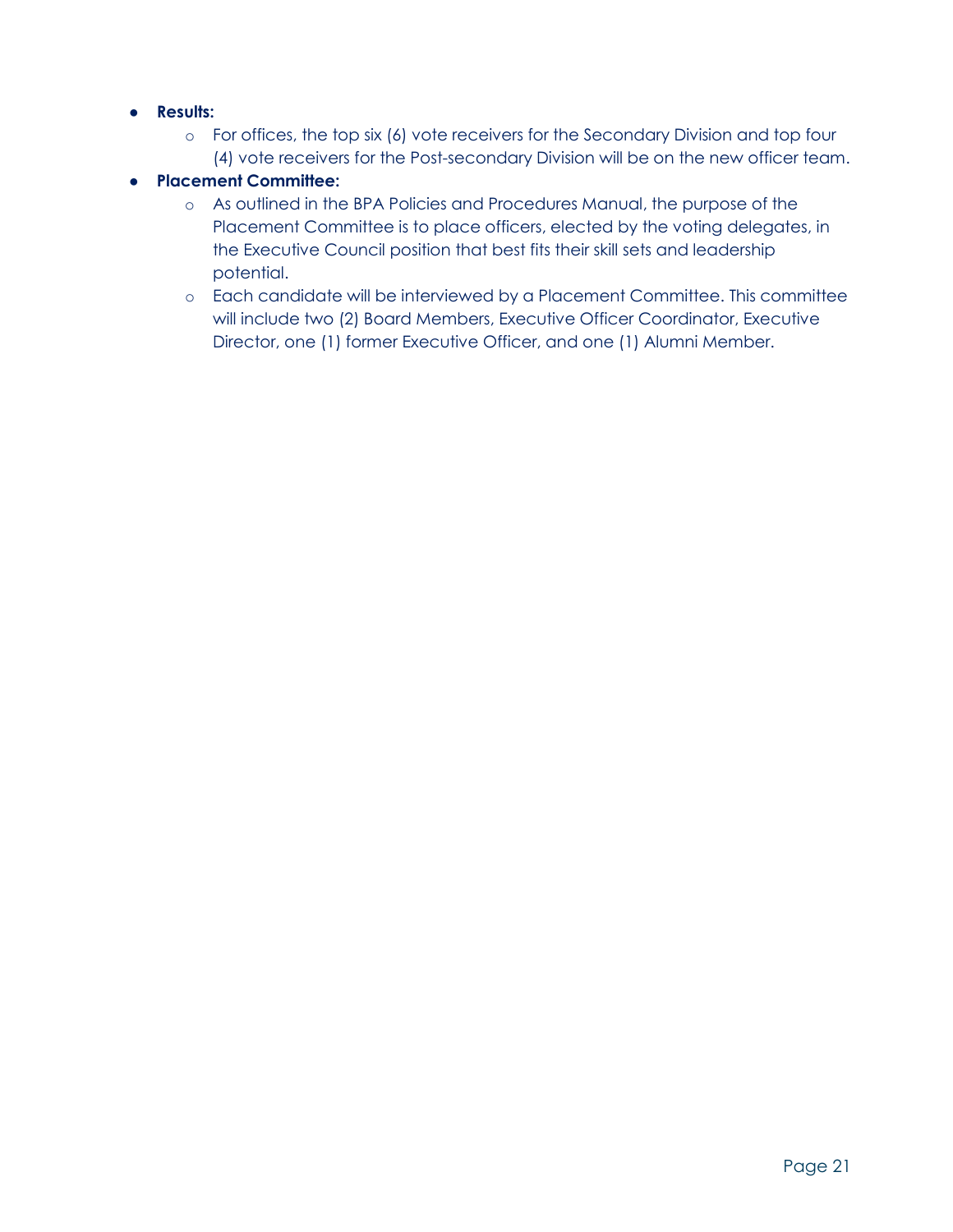# **Election Meetings and Sessions**

All Executive Officer Candidates are required to attend each of the following sessions related to the election process. Should a candidate be absent from any session they shall be disqualified, unless it can be proven that there were circumstances beyond their control that led to the absence.



# **Election Briefing Meeting**

This session will inform voting delegates about important election procedures and allow them to ask any questions they have regarding the election process. Additionally, any election materials, including voting delegate ribbons will be distributed to the Head Voting Delegate.

**Date:** Wednesday, May 4, 2022

**Time:** 3:00 p.m. CT

**Required to attend:** Candidate, Campaign Manager (if applicable) & Head Voting Delegate of each State Association.

Welcome to attend: Local Chapter Advisor, State Advisor or designated representative & all voting delegates.

● Neither the State Advisor nor any other state representative may serve as an alternate for either the Candidate or Head Voting Delegate.

# **Campaign Rally / Primary Election**

During this session:

- All conference attendees will have the opportunity to personally meet, talk to, and question all candidates.
- Candidates and their Campaign Managers ONLY will be allowed time prior to the Campaign Rally to set up materials. Setup time will be listed in the conference program.
- Candidates and Campaign Managers are the only ones allowed to actively campaign during the Campaign Rally.
- All student delegates will be allowed to vote in the Primary Election; advisors and other adults may not vote. After the finalists are posted, candidates will receive their state caucus schedules.

**Date:** Thursday, May 5, 2022

**Time:** Secondary at approximately 7:00 p.m. CT

Post-secondary at approximately 9:00 p.m. CT

**Required to attend:** Candidate, Campaign Manager (if applicable) & all student delegates who wish to vote in the Primary Election.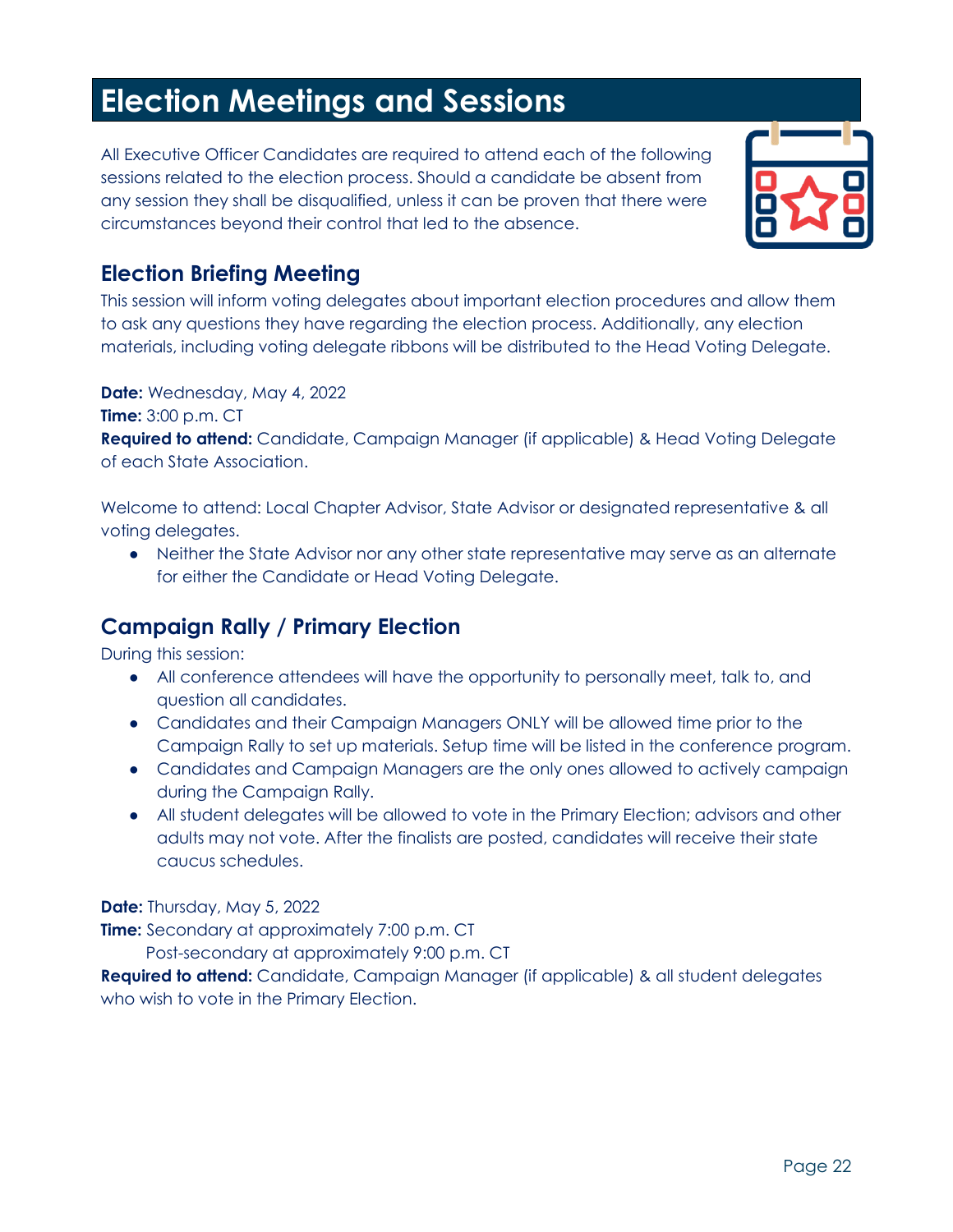### **Business Meeting**

During this session:

- Each Executive Officer Candidate will deliver their prepared speech.
	- o The speech shall be limited to two (2) minutes.
	- o The officer candidate will give an individual statement of qualifications and platform.
	- o Candidates may not refer to any office by name.
	- o The use of skits, props, costumes, demonstrations or the assistance of another person are not allowed.
	- o The candidate may not solicit or invite audience participation; however, the candidate will not be held accountable for spontaneous audience response.
	- o The distribution of campaign material in the room where general sessions and banquets are held is also prohibited with the exception of business cards.
- Official roll call of State Association voting delegates will be completed.
- No questions may be asked to any of the candidates.

#### **Date:** Thursday, May 5, 2022

**Time:** Secondary from 5:00 p.m. to 7:00 p.m. CT

Post-secondary from 8:00 p.m. to 9:00 p.m. CT

**Required to attend:** Candidate, Campaign Manager (if applicable) & All Voting Delegates.

Welcome to attend: Any conference attendee

#### **State Caucus Sessions / General Election**

During this session:

- Candidates will have scheduled appointments with each State Association to answer any last questions the voting delegates may have before voting. Each State Association must stay within the allotted five (5) minute time limit for the candidate, as measured by the Campaign Manager or State Representative.
	- o Should any State Association exceed the allotted five (5) minute time limit for caucusing, all votes may be forfeited.
- State Associations may question candidates. The State Advisor or designate must be present and is responsible for making sure that questions asked are appropriate.
- Current members of the Executive Council will distribute General Election materials once caucusing has concluded. Ballots will be cast electronically by the designated Voting Delegates within each State Association. The State Advisor or designated nonstudent supervisor must be present during balloting.
- In the event that a second ballot needs to be distributed, do not leave your assigned caucus room until given permission to do so.

#### **Date:** Thursday, May 5, 2022

**Time:** Secondary from 8:30 p.m. to 10:30 p.m. CT

Post-secondary from Immediately following Campaign Rally ~ 10:30 p.m. CT

**Required to attend:** Candidate, Campaign Manager (if applicable), All voting delegates and State Advisor.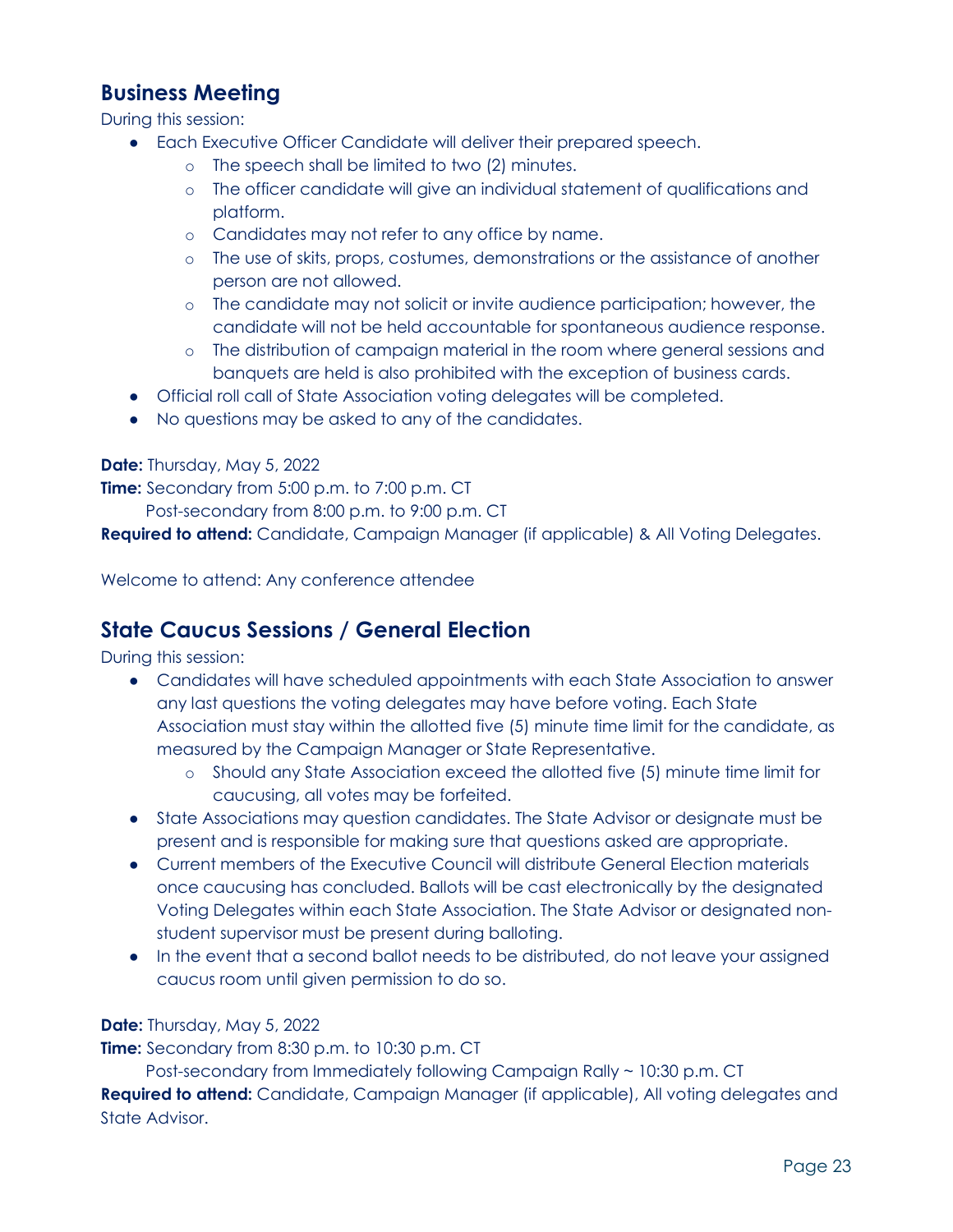#### **Executive Officer Candidate Interviews**

● Each candidate will be interviewed by the Placement Committee.

**Date and Time:** Post-secondary from Thursday, May 5, 2022 at 9:00 a.m. to 11:00 a.m. CT Secondary from Friday, May 6, 2022 at 7:30 a.m. to 11:00 a.m. CT **Required to attend:** Candidate ONLY

#### **NLC Awards Session**

● During this session, members of the 2022-2023 Executive Council will be installed.

**Date and Time:** Post-secondary from Saturday, May 7, 2022 at 6:00 p.m. to 8:00 p.m. CT Secondary from Saturday, May 7, 2022 at 8:30 p.m. to 11:30 p.m. CT **Required to attend:** Candidate

#### **Executive Officer Orientation**

● Immediately following the conclusion of the NLC Awards Session, all newly elected officers will meet with the Executive Officer Coordinator to discuss expectations and answer questions.

**Date:** Saturday, May 7, 2022 **Time:** Immediately following Secondary/Middle Level Awards Session **Required to attend: New Executive Officer** 

Welcome to attend: Local Chapter Advisor & State Advisor



If you can dream it, you can do it.

-Walt Disney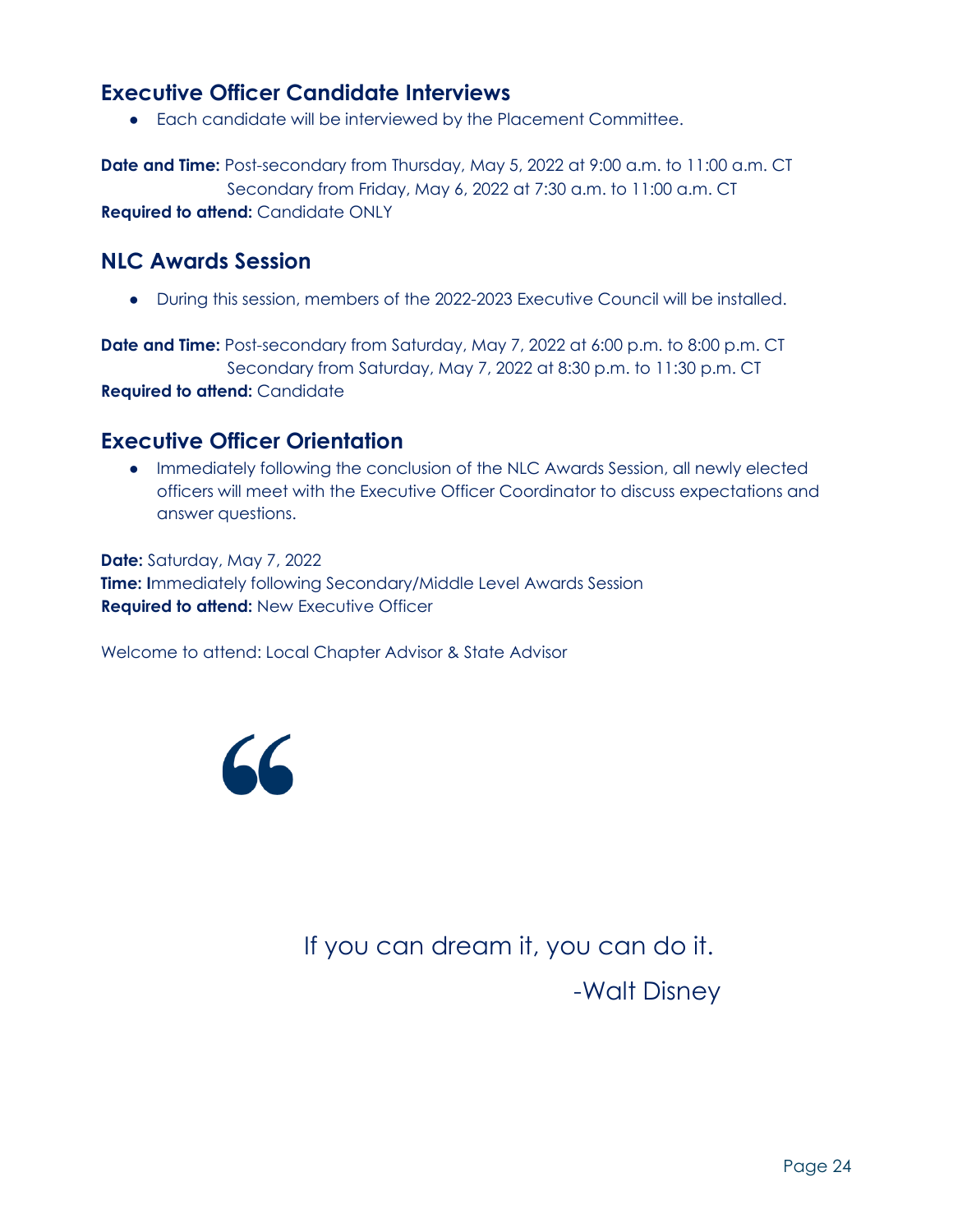# BUSINESS<br>PROFESSIONALS Giving Purpose<br>of AMERICA<br>of AMERICA

# **Application Checklist**

The Executive Officer application and all supporting documents must be uploaded online at <https://members.bpa.org/students/run-for-executive-council/>

| <b>Executive Officer Application</b>                                       |  |
|----------------------------------------------------------------------------|--|
| <b>Professional Color Photo</b>                                            |  |
| <b>Letter of Application</b>                                               |  |
| <b>Official 100 Word Statement</b>                                         |  |
| <b>Official School Transcript</b>                                          |  |
| <b>Applicant Résumé</b>                                                    |  |
| <b>Social Media Responses</b>                                              |  |
| <b>30-second Recorded Video Link (Optional)</b>                            |  |
| <b>Campaign Expense Report (submitted at Election Briefing Meeting)</b>    |  |
| <b>Signed Executive Officer Code of Ethics Form</b>                        |  |
| <b>Signed Statement of Understanding of Meeting Requirements</b>           |  |
| <b>Signed Executive Officer Removal Form</b>                               |  |
| <b>Signed Executive Officer Social Media Contract</b>                      |  |
| <b>Signed Grievance Contact Information Form</b>                           |  |
| Local Chapter Advisor Letter of Recommendation (Uploaded by State Advisor) |  |
| <b>State Advisor Letter of Recommendation (Uploaded by State Advisor)</b>  |  |
| Officer Candidate Exam (scheduled once all other documents are approved)   |  |

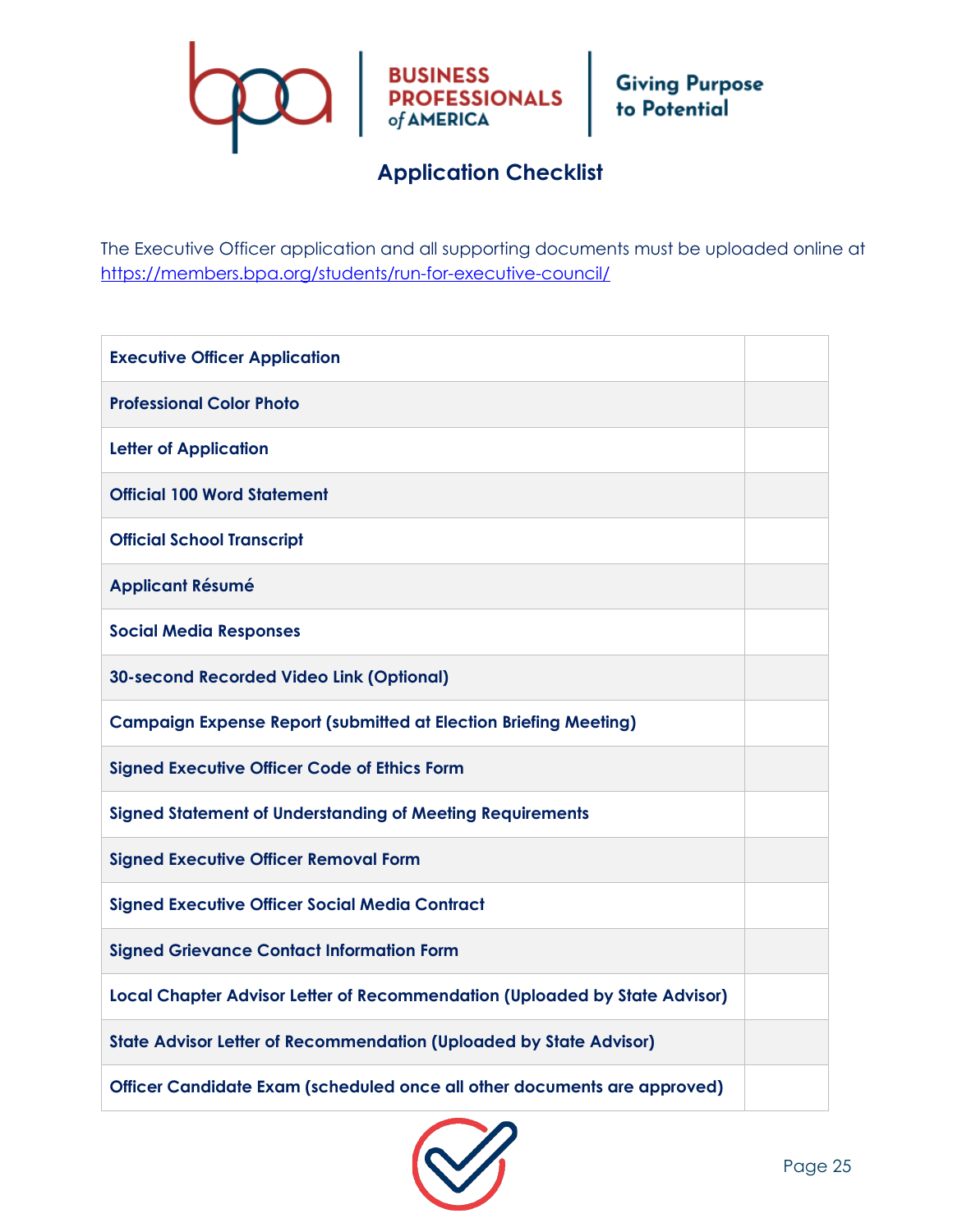# **BUSINESS<br>PROFESSIONALS**

# Giving Purpose<br>to Potential

# **Executive Officer Code of Ethics**

Should I be elected as an *Executive Officer* for **Business Professionals of America**, I understand that I must adhere to the *Member Code of Conduct and Ethics* as outlined in the National BPA Policies and Procedures Manual (Article XIII – page 40), as well as the specific Executive Officer Code of Ethics outlined below:

- To forego all alcohol while involved in official or assigned activities
- To forego tobacco while in official dress
- To consider romance of any type with other executive officers as "off limits" during my term of service
- To be willing to take and follow instructions as directed by those responsible for them
- To wear official dress when traveling to an assignment and using public transportation
- To serve as a member of the officer action team by always maintaining a cooperative attitude
- To use wholesome language in all speeches and informal conversations
- To maintain proper dress and good grooming in all occasions
- To avoid places or activities which in any way could raise question as to moral character or conduct
- To avoid participation in and actively discourage any conversations which belittle or downgrade fellow members, officers, and/or adults
- To treat all members equally by not favoring one over another
- To behave in a manner which conveys and commands respect without any air of superiority
- To maintain dignity while being personable, concerned, and interested in fellow members
- To abide by the Delegate Conduct for all Business Professionals of America sponsored activities

I further understand that if I do not abide by the **Business Professionals of America Executive Officer Code of Ethics**, I may be relieved of my duty and the National Center will declare my office vacant.

Printed Name: \_\_\_\_\_\_\_\_\_\_\_\_\_\_\_\_\_\_\_\_\_\_\_\_\_\_\_\_\_\_\_\_\_\_\_\_\_\_\_ Date: \_\_\_\_\_\_\_\_\_\_\_\_\_\_\_\_\_\_\_\_

| Date: |  |  |
|-------|--|--|
|       |  |  |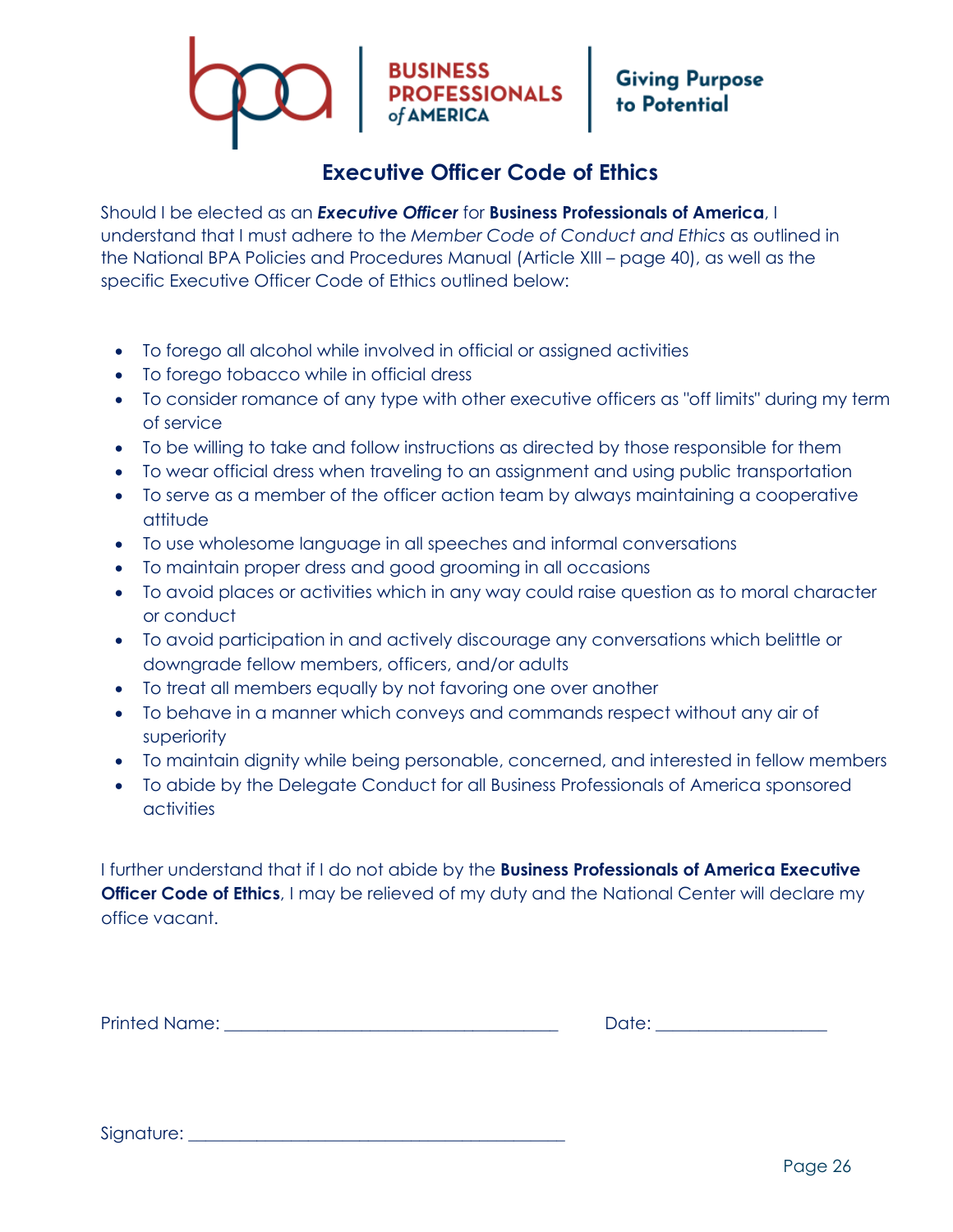

#### **Statement of Understanding on Meeting Attendance**

If elected as an Executive Officer for Business Professionals of America, I understand that attendance at all scheduled National BPA, Executive Council, sub-committee and all other meetings is required. Additionally, I understand that I must arrive on-time for each meeting and stay until the meeting has been adjourned. Furthermore, I understand that should I fail to adhere to these requirements, it will result in me being removed from office.

**Note:** The majority of our meetings throughout the membership year are completely virtual, so it is essential that you have access to reliable internet in order to attend and fully participate with your team. If you do not have internet access at home or through your cell phone provider, *it is your responsibility to locate a place that can accommodate your needs* (school, public library, coffee shop, etc.)

A few of these required meetings include, but are not limited to:

#### **Executive Officer Orientations**

- *May 7* (immediately following S/ML Awards Session)
- To ensure a successful year, we will have several orientation meetings hosted virtually to cover a variety of topics including time management, leadership, social media use, etc. Attendance at each orientation is mandatory. Dates for these meetings are as follows:
	- o *May 16 and 23; June 6, 13, and 20* (Begin at 8:00 pm ET ~ approximately 1 hour long)

#### **Executive Officer Training – Location TBD**

• *June 26 – July 1, 2022* (*Tentative*)

#### **Executive Council Team Meetings**

- Meeting cadence will be established at Executive Officer Training
- Average is one (1) meeting per week
- Each meeting typically lasts between 60 -120 minutes

#### **2021 Student Leadership Summit**

• Early November

#### **Winter Meeting – Anaheim, CA**

• Typically held the first week in January over the course of six (6) days

#### **2023 National Leadership Conference – Anaheim, CA**

• *April 23 – 30, 2023*

Printed Name: \_\_\_\_\_\_\_\_\_\_\_\_\_\_\_\_\_\_\_\_\_\_\_\_\_\_\_\_\_\_\_\_\_\_\_\_\_\_\_ Date: \_\_\_\_\_\_\_\_\_\_\_\_\_\_\_\_\_\_\_\_

| )ate: |  |  |  |
|-------|--|--|--|
|       |  |  |  |

Signature: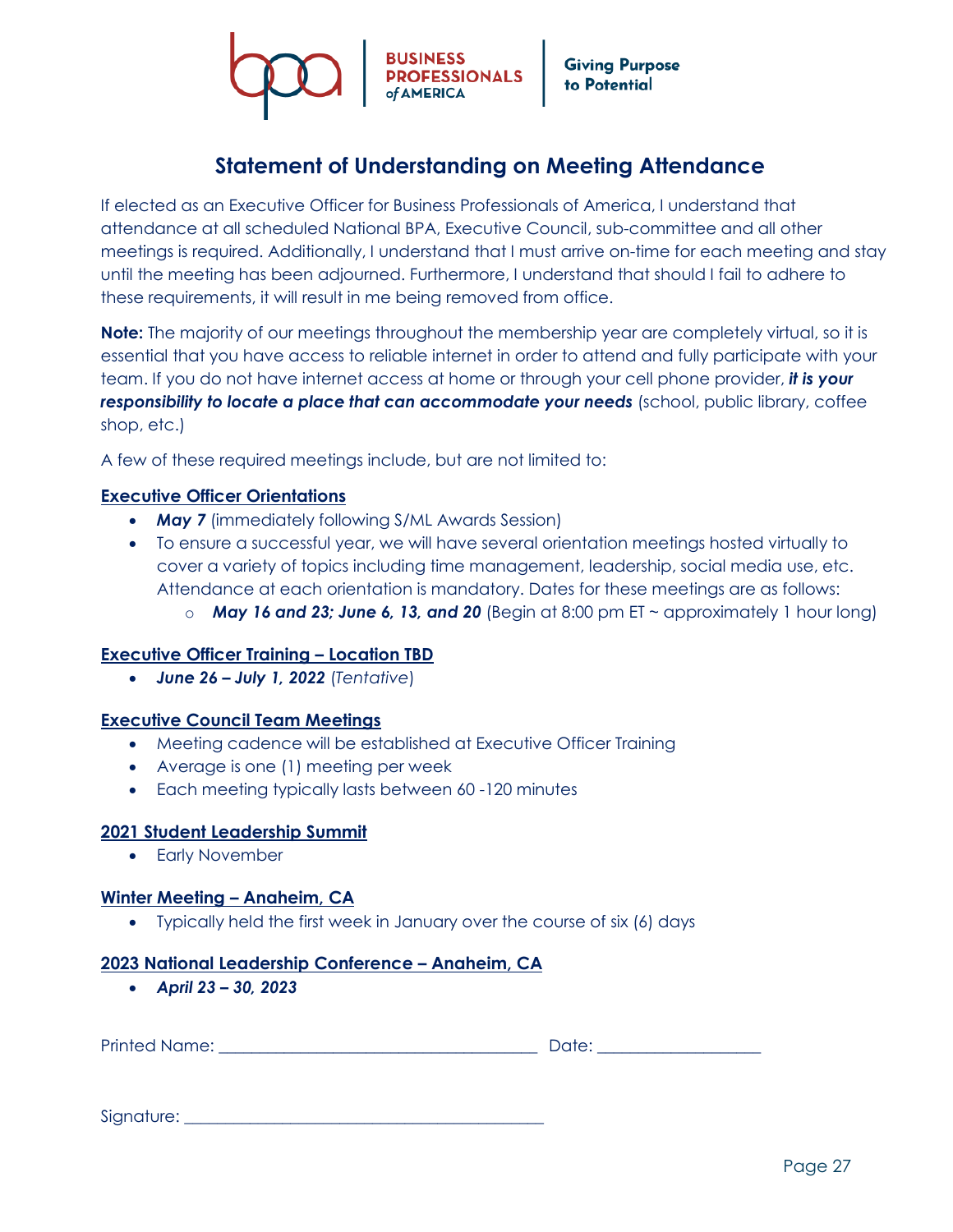

#### **Executive Officer Social Media Contract**

Should you be elected as an Executive Officer, Business Professionals of America (BPA) and its Board of Trustees wants to make sure you are aware of the Social Media Guidelines during your service term.

Business Professionals of America recognizes and supports a student's rights to freedom of speech, expression, and association, including the use of social networks. In this context, however, each Executive Officer must remember that participating and serving for the organization is a privilege.

As an Executive Officer, you represent not only the state and chapter you are from, but you also serve as a brand ambassador for Business Professionals of America and are expected to portray yourself, and the organization, in a positive manner at all times.

Social media, broadly understood as any sites and services that permit users to share information with others in a digital manner such as Facebook, Twitter, Instagram, Snapchat, LinkedIn, YouTube, personal texting, and blogs, are powerful tools of communication that have significant impact on your personal reputation, professional reputation, and the reputation of Business Professionals of America. As an Executive Officer, you must read and sign this contract acknowledging your responsibility to use social media responsibly as a member of the Business Professionals of America Executive Council.

During your term of service, social media outlets will be used as a crucial means of communication. They will be used to encourage involvement with BPA students, advisors, partners and sponsors, as well as with other related followers. Do not be afraid to comment, retweet and "Like" so we can promote you and the organization.

As a member of the Executive Council you are asked to uphold the high stature of Business Professionals of America in all conduct, both online and offline, including with the use of social media.

#### **The following principles apply:**

**Uphold professionalism online:** Others associate you, and any opinions or personal information you disclose, with Business Professionals of America. Please ensure that all your social media profiles and activities are consistent with BPA's high standards of professional conduct as described in the Delegates Code of Conduct and the National BPA Social Media Policy. In addition:

- Post in such a way that is representative of all stakeholder groups of Business Professionals of America, from students and advisors to alumni and partners.
- In the virtual world, as a representative of BPA, dress and behave as you would at official organization functions.
- Post meaningful, respectful comments. In all instances, avoid politics, controversial opinions, foul language, and indiscreet conversations or loose talk.

**Serve as a Brand Ambassador of Business Professionals of America:** During your service as a Executive Officer, you are asked to devote your time and energy to post content or discuss topics that are relevant to supporting the mission and vision of the organization. Maintain a social media presence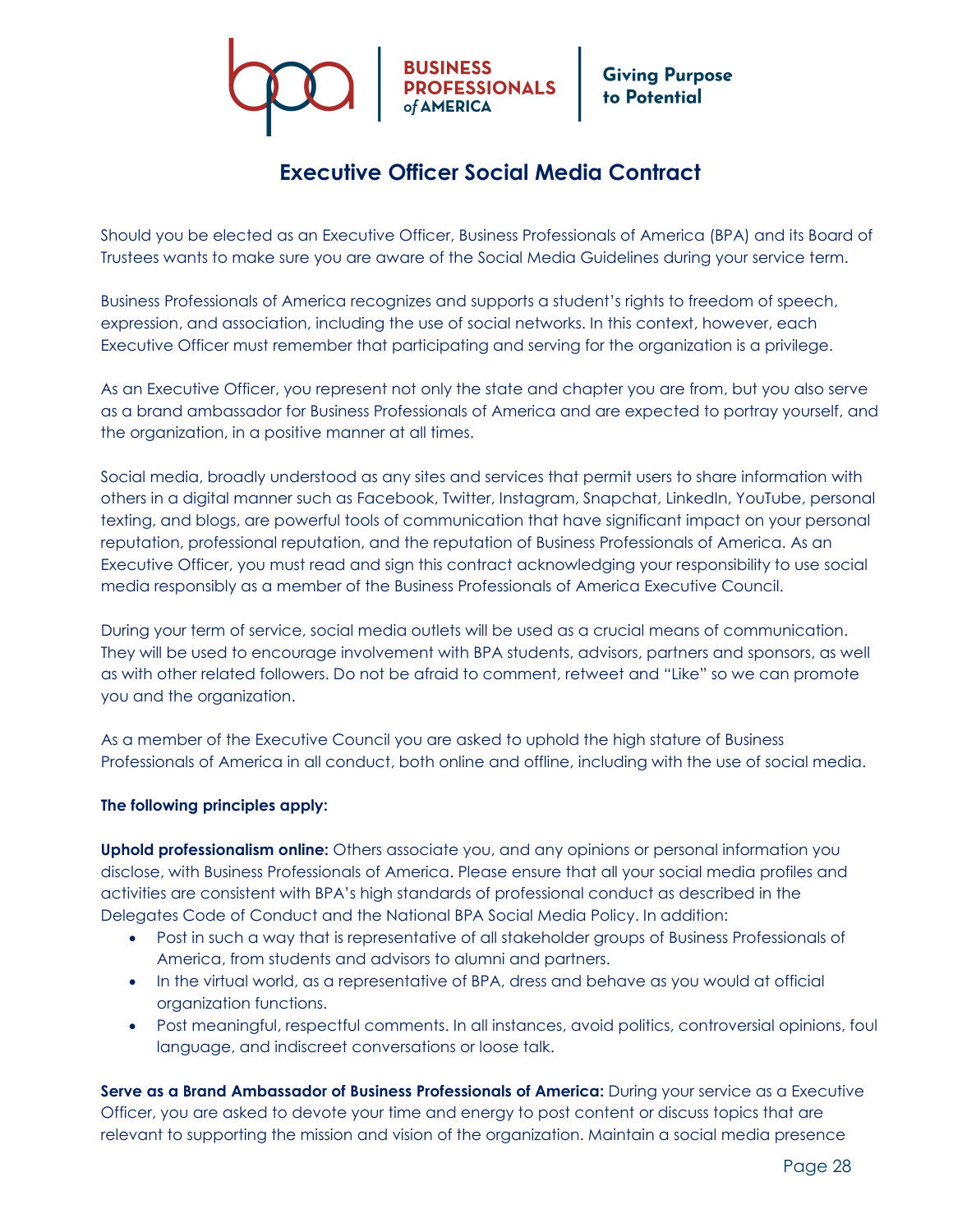and participate in engagement on each of the platforms that the National Association has a presence.

**Ask:** When in doubt about a post, tweet or other action on social media platforms, consult the National Center Staff and your fellow team members If you are about to publish something that you are uncertain of or that makes you the slightest bit uncomfortable, stop, review and consult.

**Act with discretion:** Information you are entrusted with, including inside information, confidential personnel matters, and sensitive information from internal meetings, are all considered "off the record" and should never be divulged or shared with others.

**Use official statements:** When you see posts or commentary on topics that require subject matter expertise, avoid the temptation to respond to these directly. An exception to this is if you respond with approved messaging that has been prepared or provided by the National Center for those specific topics, or you have received approval by the Executive Officer Coordinator or the Membership & Marketing Coordinator.

**Gain permission:** Before posting someone else's work, photos, etc., please contact the owner first. For example, if another person has posted a picture of a local BPA event and you would like to highlight it on your page or on the National BPA platforms, please first ask the original poster if it would be permissible to share their photo and content. Always remember to credit and tag appropriately using the @ or Repost notification.

**Share and link content:** Link to content published online, when possible. Share all relevant and interesting BPA information and news.

**Respect exclusive material:** Business Professionals of America must have the opportunity to publish text, photo and video material officially before it appears on your Executive Officer or personal social networks. Once published, you can share on your own platforms.

**Engage thoughtfully:** You are encouraged to share and like all material posted by official National BPA accounts on social networking sites. Refrain from commenting on official BPA-branded posts. It can be off-putting for an average Facebook user to click on a post and see virtual insider "pats on the back."

**Strive for accuracy:** Take a moment to think about what you are posting (both personally and professionally) before you hit the publish/post button.

- Think about the content: is it relevant and topical?
- Are you reviewing and maintaining the content you provide through social media on a regular basis?
- Proofread for spelling and grammar.
- Be aware of what you say and of your connections in social media networks.

**Accept, but don't initiate:** BPA Executive Officers should not issue friend requests, including to BPA student members or advisors. However, it is fine if members want to initiate the friend process and you accept. Executive Officers may also connect with Chapter and State Association platforms.

**Nothing is private, everything is public:** The online social network sites are not a place where you can say and do whatever you want without repercussions. The information you post on social networking sites such as Facebook, Twitter and Instagram is considered public information. Even email or direct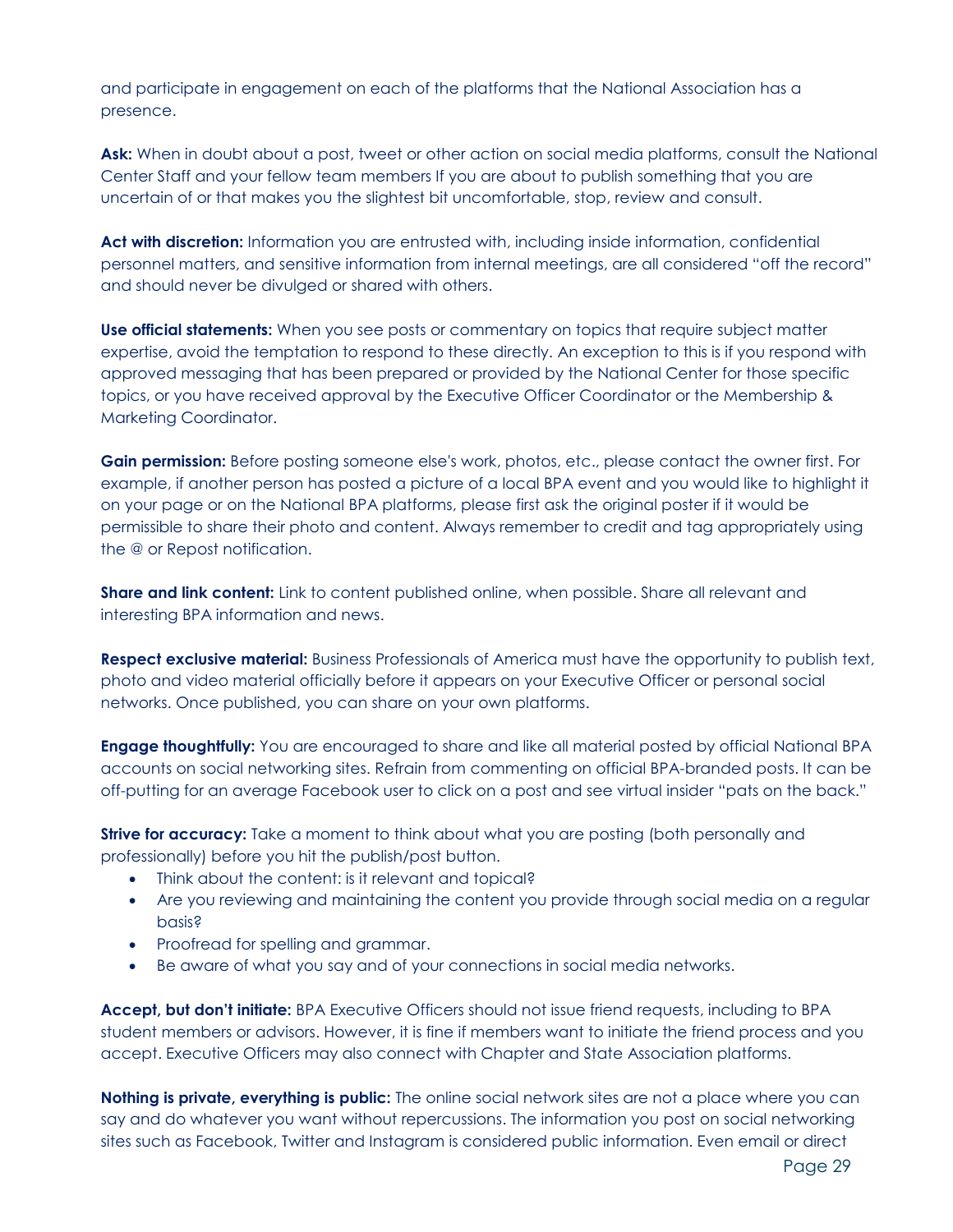messages on social networking sites, which may seem private, can easily find their way to the public. Each time you use one of these communication tools, think about who you represent:

- Yourself
- Your family
- Fellow officers
- Your chapter
- State and National associations
- Your school

Maintain brand image as well as a self-image of which you can be proud of for years to come.

**Consult:** In the case of any issue related to BPA online, refer to your Division President, Executive Officer Coordinator and/or Membership & Marketing Coordinator for counsel.

**Executive Council social media accounts:** The Executive Council is provided a joint account for the team to use during their term. This account is owned by Business Professionals of America and as such, no officer should be under the impression that information contained on this platform is private. Officers are required to report any password changes/updates to the Membership & Marketing Coordinator immediately. The national organization has the right to inspect, access and/or revoke the account at any time without notice to any Executive Officer.

- These social media accounts will be the primary accounts used by Executive Officers to engage with BPA membership.
- Executive Officers have no control or management over National BPA social media accounts. Any content that the team would like communicated across National BPA social media accounts must be submitted to and approved by the Membership & Marketing Coordinator.

**Social media leadership training:** Prior to receiving access to the team social media accounts and being granted approval to post as an official brand ambassador of the organization, Executive Officers are required to complete a social media educational development training. As you prepare to represent the organization during your term of service, consider how and what you are doing will reflect on your professionalism and our collective reputation.

By providing your signature below, you hereby acknowledge and agree to uphold the brand and reputation of Business Professionals of America and your position as a Executive Officer to the highest standards, and will adhere to the Social Media Policy and Executive Officer Social Media Contract as outlined.

Printed Name: \_\_\_\_\_\_\_\_\_\_\_\_\_\_\_\_\_\_\_\_\_\_\_\_\_\_\_\_\_\_\_\_\_\_\_\_\_\_\_ Date: \_\_\_\_\_\_\_\_\_\_\_\_\_\_\_\_\_\_\_\_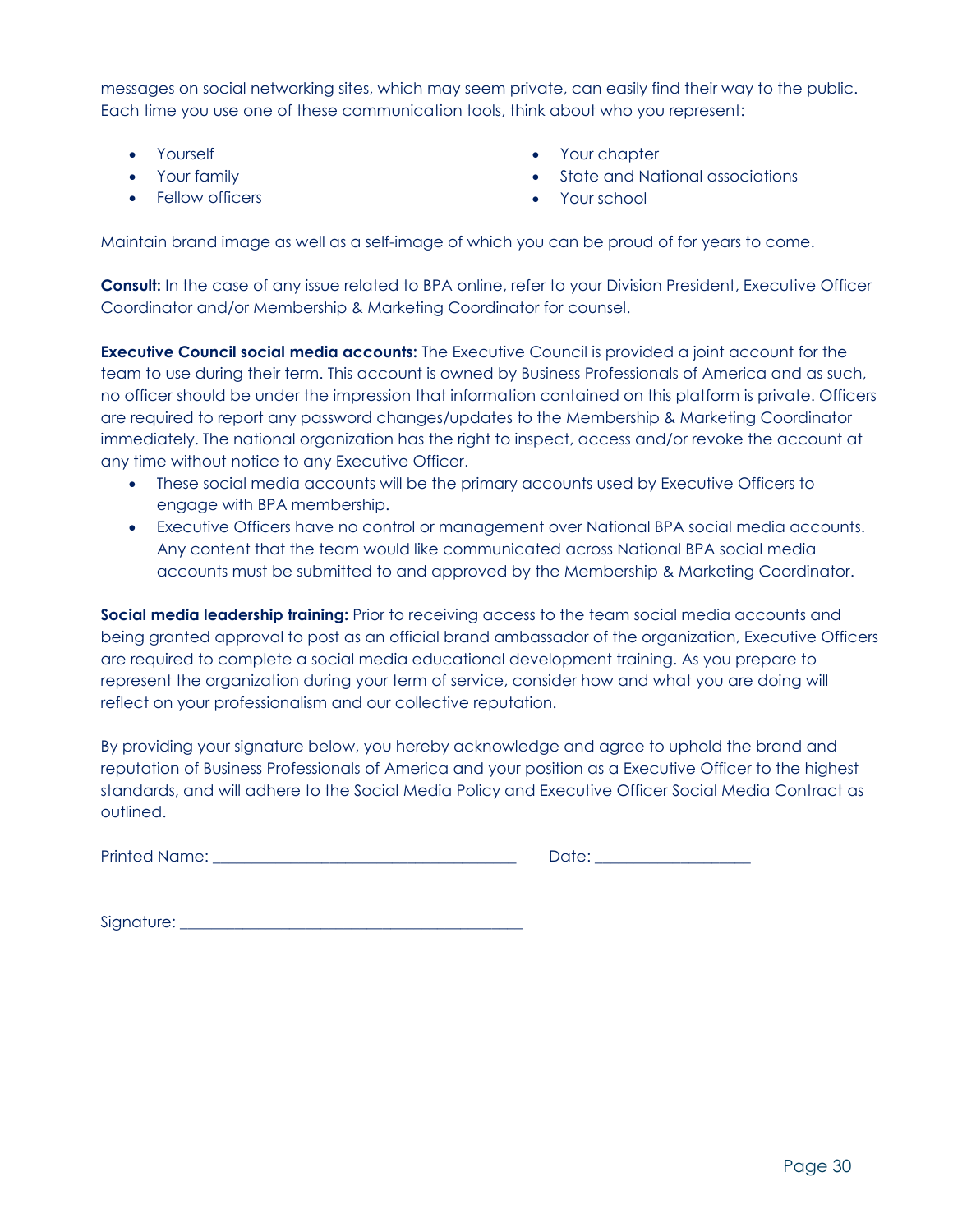

#### **Executive Officer Candidate Social Media Responses**

These social media responses will be posted prior to National Leadership Conference in order to allow student members to learn more about you and your platform.

- Each response to the questions listed below must be fifty (50) words or less.
- Microsoft Word should be used to generate your responses to ensure that the word count is consistent for all candidates.
- Use Century Gothic font / Size 11
- Any response(s) that exceed the fifty (50) word requirement will be cut-off at the fifty (50) word mark.
- You may choose not to respond to any/all questions, however, it will be noted that you chose not to respond.
- All responses must be submitted by **April 1, 2022**.

#### **Questions:**

- **1. How would you describe your leadership style?**
- **2. What are the most important values that you demonstrate as a leader?**
- **3. What is your biggest accomplishment as a member of BPA?**
- **4. What is the most important goal you wish to achieve in service as an Exective Officer?**
- **5. How can you create a culture of collaboration in a virtual environment to ensure a successful team?**
- **6. How do you approach conflict resolution?**

Printed Name: \_\_\_\_\_\_\_\_\_\_\_\_\_\_\_\_\_\_\_\_\_\_\_\_\_\_\_\_\_\_\_\_\_\_\_\_\_\_\_ Date: \_\_\_\_\_\_\_\_\_\_\_\_\_\_\_\_\_\_\_\_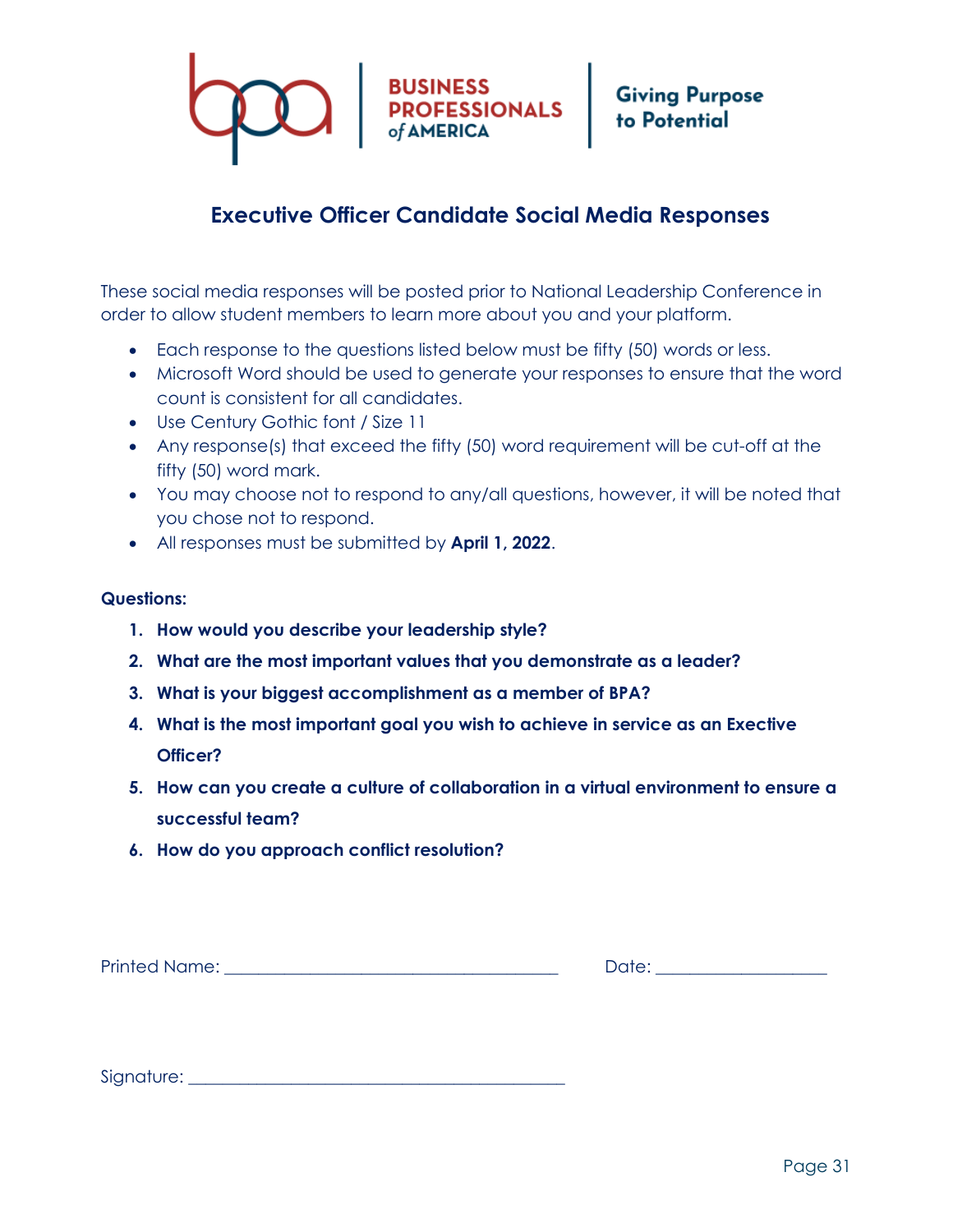

#### **Executive Officer Removal Form**

If elected as an Executive Officer, it is important that you take your role very seriously and ensure that you stay active and on top of your assigned duties and tasks throughout your entire term. Should you not remain an active team member and / or fail to complete your assigned duties, you may be removed from office without notice based on the criteria outlined below.

An Executive Officer may be declared "**Inactive**" and risk removal of office for:

- 1. Failure to attend the NLC installation ceremony for any reason other than an emergency or medical episode.
- 2. Failure to attend required Executive Officer meetings.
- 3. Failure to satisfactory carry out assign responsibilities.
- 4. Failure to meet required deadlines.
- 5. Failure to maintain timely communications with the Executive Officer Coordinator, Executive Council Team or BPA staff.

An Executive Officer may be removed immediately from office for:

- 1. Failure to adhere to the BPA *Member Code of Conduct* and / or *Executive Officer Code of Conduct*.
- 2. Failure to adhere to National BPA Policy and Procedures, including:
	- a. Code of Regulations
	- b. Policies and Procedures Manual
	- c. Secondary or Post-secondary Division Bylaws
	- d. Executive Officer Applicant Handbook

Printed Name: \_\_\_\_\_\_\_\_\_\_\_\_\_\_\_\_\_\_\_\_\_\_\_\_\_\_\_\_\_\_\_\_\_\_\_\_\_\_\_ Date: \_\_\_\_\_\_\_\_\_\_\_\_\_\_\_\_\_\_\_\_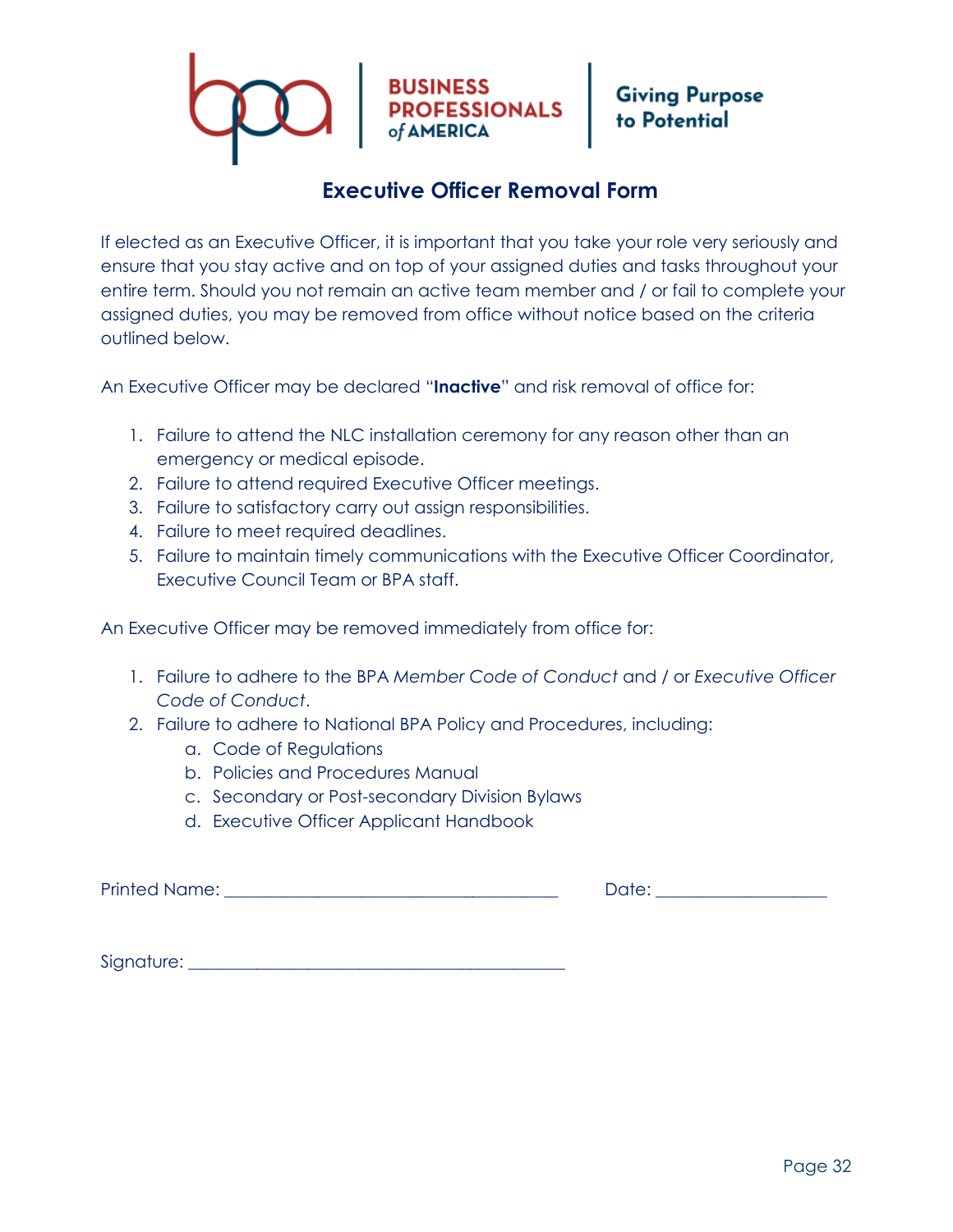

### **Executive Officer Grievance Contact Information Form**

Per the National BPA Grievance Policy, "The Candidate, Local Chapter Advisor and State Advisor or designee will be informed of the grievance and nature of the grievance and given the opportunity to respond if action is taken against the candidate."

Please complete the contact information below to ensure that the Grievance Committee will be able to contact you if action is taken against your candidate. All information other than signature must be typewritten.

| <b>Executive Officer Candidate</b>                                                                                                                                                                                                   |                        |
|--------------------------------------------------------------------------------------------------------------------------------------------------------------------------------------------------------------------------------------|------------------------|
|                                                                                                                                                                                                                                      |                        |
|                                                                                                                                                                                                                                      |                        |
|                                                                                                                                                                                                                                      |                        |
| <b>Local Chapter Advisor of Candidate</b>                                                                                                                                                                                            |                        |
| Printed Name: <u>Andrea Barbara and American and American and American and American and American and American and American and American and American and American and American and American and American and American and Americ</u> |                        |
|                                                                                                                                                                                                                                      |                        |
|                                                                                                                                                                                                                                      | Date: ________________ |
| <b>State Advisor or Designee of Candidate</b>                                                                                                                                                                                        |                        |
| Printed Name: <u>New York: Andrew Waldenburg and Theory and Theory and Theory and Theory and Theory and Theory and Theory and Theory and Theory and Theory and Theory and Theory and Theory and Theory and Theory and Theory and</u> |                        |
|                                                                                                                                                                                                                                      |                        |
|                                                                                                                                                                                                                                      | Date: ________________ |